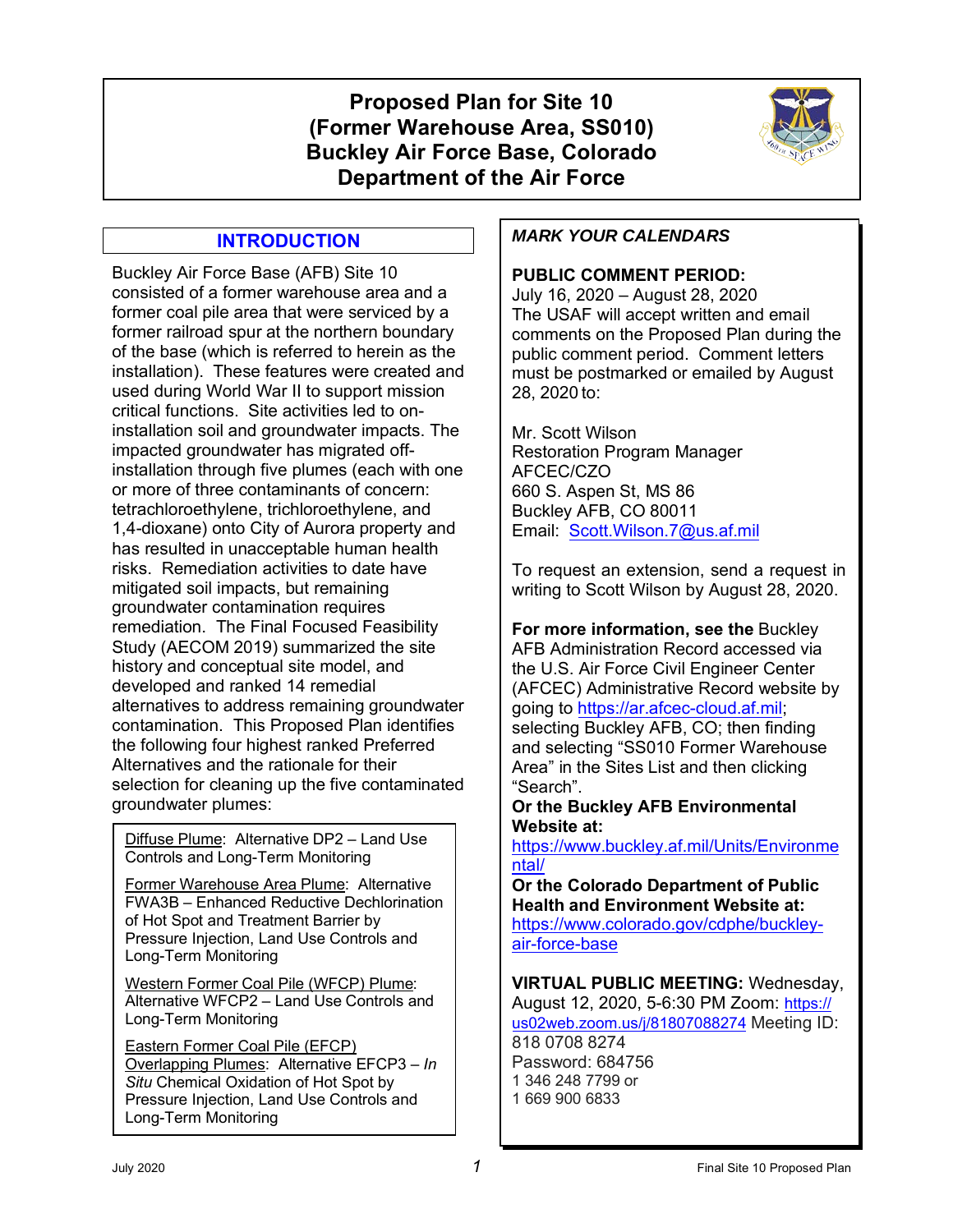This document is issued by the United States Air Force (USAF), the lead agency for site activities, in consultation with the Colorado Department of Public Health and Environment (the state health department). Input has also been provided by the United States Environmental Protection Agency (EPA) – Region 8 and the City of Aurora, Colorado. The USAF, in consultation with the regulatory agencies, will select a final remedy for the site after reviewing and considering all information submitted during the 30-day public comment period. The USAF, in consultation with the regulatory agencies, may modify the Preferred Alternatives or select another remedy presented in this Proposed Plan based on new information or public comments. Therefore, the public is encouraged to review and comment on the remedial alternatives presented in this Proposed Plan.

The USAF prepared this Proposed Plan in consultation with the state health department as part of its public participation responsibilities under Section 117(a) of the Comprehensive Environmental Response, Compensation, and Liability Act (CERCLA, 42 United States Code [U.S.C.] § 9617(a)) and Section 300.430(f)(2) and (3) of the National Oil and Hazardous Substances Pollution Contingency Plan, commonly referred to as the National Contingency Plan.

## **SITE BACKGROUND**

**Facility Description:** Buckley AFB is in Arapahoe County, north-central Colorado, approximately 5 miles east of Denver, Colorado. The installation occupies approximately 3,328 acres (Figure 1) and has been in use since 1942. The installation has stored and used various types of fuels and other chemicals in support of its primary missions of combat training, transient aircraft support, and search and rescue response.

Site 10 is located on the north side of Buckley AFB and five groundwater contaminant plumes extend north across East  $6<sup>th</sup>$  Avenue onto City of Aurora property containing sparse structures (Figure 1). No contaminant source areas exist on the City property. The two primary on-installation former Site 10 operations areas include:

- The Former Warehouse Area previously consisted of 14 warehouses south of  $6<sup>th</sup>$ Avenue (Figure 1) that stored equipment and supplies and performed maintenance activities. Some waste motor fluids and cleaning solvents were reportedly disposed into a vertical pipe, but the pipe was never located.
- Former Coal Pile located on the east side of Site 10 (Figure 1) and was used to store and transfer coal from approximately 1945 to 1956 by three rail spurs from the east.

#### **Summary of Previous Environmental**

**Investigations:** Several investigations were conducted at Site 10 between 1993 and 2015 as presented in the Final Focused Feasibility Study (AECOM 2019). The investigations were performed to refine the nature and extent of groundwater and soil contamination and the Site 10 hydrogeology. Information from the investigations is briefly summarized in the "Site Characteristics" section below and detailed information is available through the Air Force administrative record.

**Summary of Treatability Studies and Interim Remedial Actions to Date:** Several treatability studies and remedial actions have occurred at Site 10 as discussed in detail in the Final Focused Feasibility Study (AECOM 2019). The treatability studies were performed to evaluate technological methods to remediate the groundwater contamination and the results were used to develop and select the preferred remedial alternatives. Interim remedial actions were performed to take immediate steps to mitigate contamination. These events included:

• 1999-2002 *In Situ* Chemical Oxidation Treatability Studies were performed near Buildings 505 and 506 by injecting potassium permanganate into the subsurface. This study successfully reduced tetrachloroethylene concentrations from 7,720 micrograms per liter to non-detect in less than two weeks. The studies also concluded that the distribution of the injected chemicals by pressure injection in a well and injection/extraction in a trench was limited due to the cohesive soils (Environmental Resources Management 2002).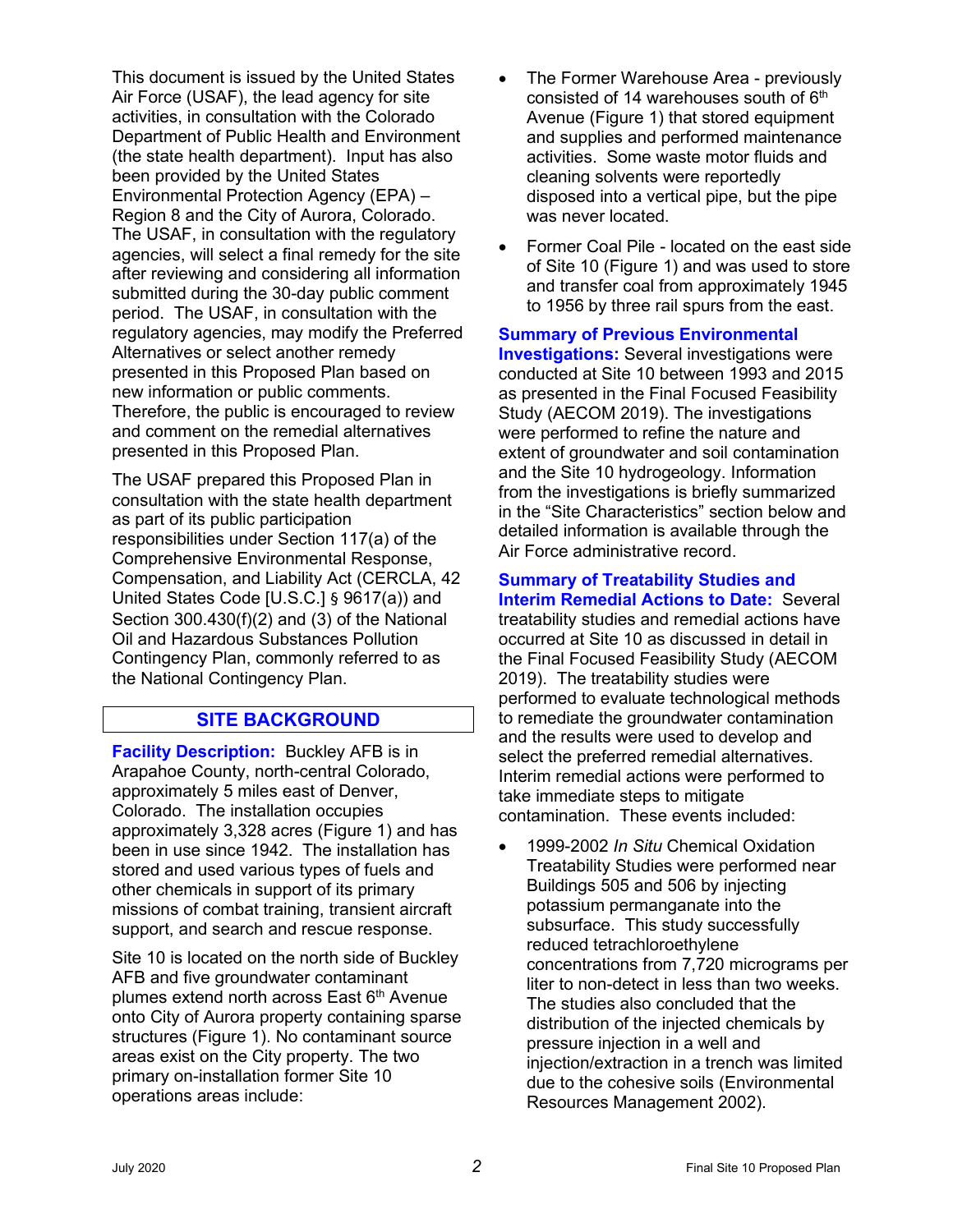

July 2020

**3 1** Final Site 10 Proposed Plan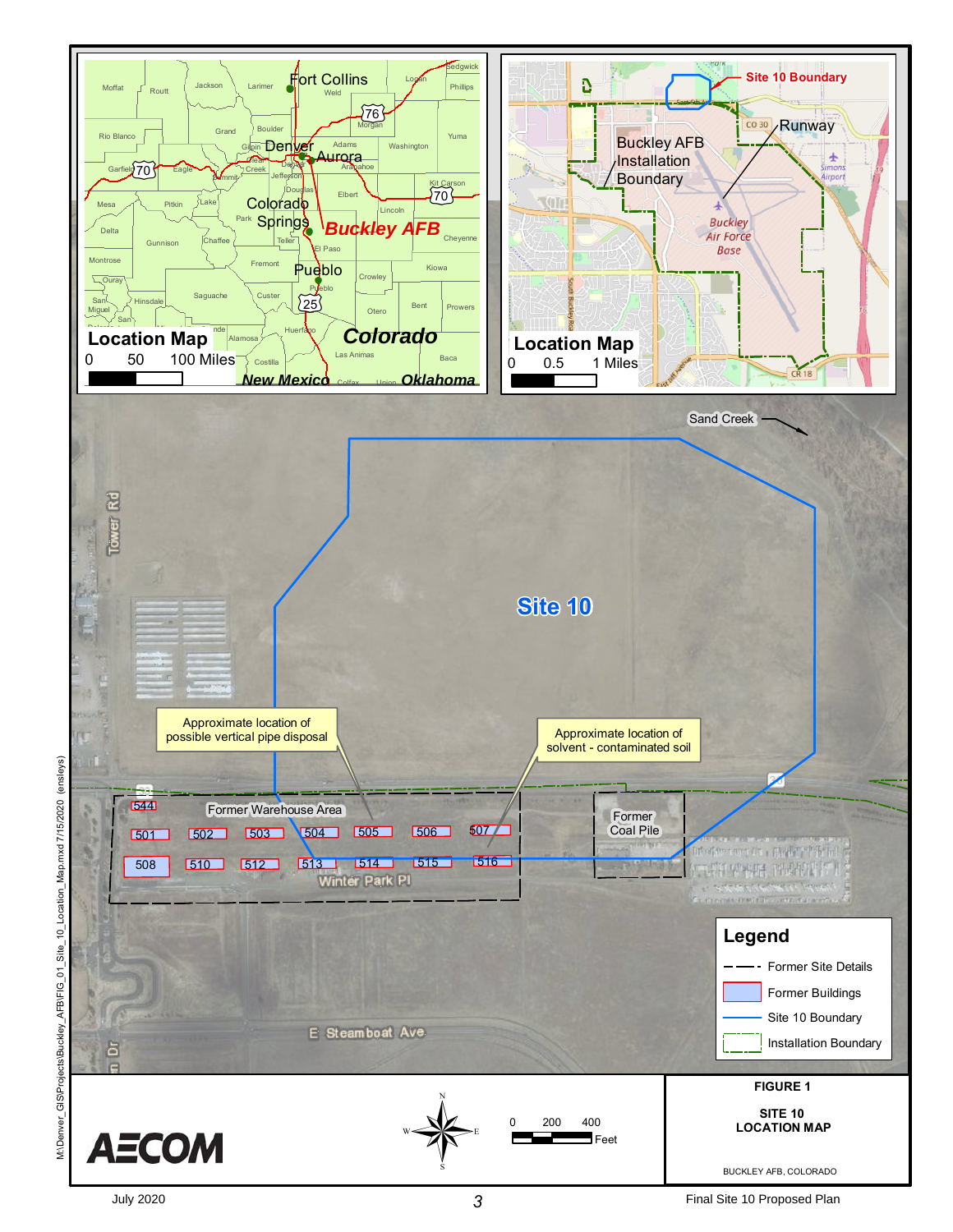- 2005 Interim Remedial Action consisted of excavating approximately 52,000 cubic yards of solvent-contaminated soil from between former Buildings 505 and 506 (Figure 1). A portion of the excavation was backfilled with organic mulch and sprayed with vegetable oil to promote biodegradation of residual tetrachloroethylene in groundwater before backfilling; this remedial action successfully remediated the source area soil. An air sparge system was also installed near the installation boundary for treatment of downgradient shallow contaminated groundwater (Parsons 2006); this system is currently operating.
- 2007 *In Situ* Chemical Reduction Treatability Study was performed on City of Aurora property near the 3,000 micrograms per liter hot spot. A reagent was injected through high pressure environmental injection which enhanced distribution of the injected reagents, and the study resulted in immediate tetrachloroethylene concentration reductions (URS 2010).
- 2016-2017 Treatability Studies were performed on City of Aurora property at two locations. The studies tested two remedial technologies as well as an injection/distribution technology. The study results are presented in the Final Focused Feasibility Study (AECOM 2019).

The enhanced reductive dechlorination technology was tested and found to be effective in creating a chemically reducing environment, creating and maintaining a sufficient microbial population, and decreasing key contaminant concentrations 70 percent between the injection well and a downgradient monitoring well. This technology is typically effective for several months to years. The treatability study effectiveness was a major factor in selecting Alternative FWA3B for the Former Warehouse Area plume.

The *in situ* chemical oxidation technology was tested at a separate target location. This study was inconclusive regarding this technology's ability to decrease concentrations of the contaminants of concern. The oxidant was detected in

post-injection groundwater, but the groundwater geochemistry was not significantly modified for the technology to be effective. This lack of effectiveness may be due to inadequate contact time of the oxidant and the groundwater contaminants. In addition, low concentrations of 1,4-dioxane are difficult to treat. However, a slurry phase oxidant (dosed above its solubility limit) can persist for several months and has been considered in developing the preferred alternative.

These treatability studies also used high pressure environmental injection to enhance distribution of the treatability study reagents in the aquifer material. The radius of influence was generally observed in geologic fractures within about 10 feet of each injection location; however, it was locally observed to extend up to 20 feet away from the injection locations. This injection technology performed better than just injecting under pressure.

#### **Summary of Public Involvement Activities Regarding Site 10**: Public involvement activities conducted to address Site 10 include:

- hosting periodic Community Advisory Group meetings and public meetings to update the public on site status and issues;
- publishing the Final Focused Feasibility Study and other documents publicly on the Air Force's Administrative Record web site for review by the community;
- collaborating closely with the City of Aurora Real Property group as remediation activities continued on impacted property.

## **SITE CHARACTERISTICS**

**Physical Site Characteristics:** Site 10 is located on a relatively thin layer of windblown silty soil which overlies the Denver Formation. Portions of recent stream deposits associated with Sand Creek also occur at or near the northern Site 10 boundary. The location of Sand Creek is only shown and labeled on the northeast portion of the photographic satellite map shown in Figure 1 and Sand Creek flows in a west-northwesterly direction.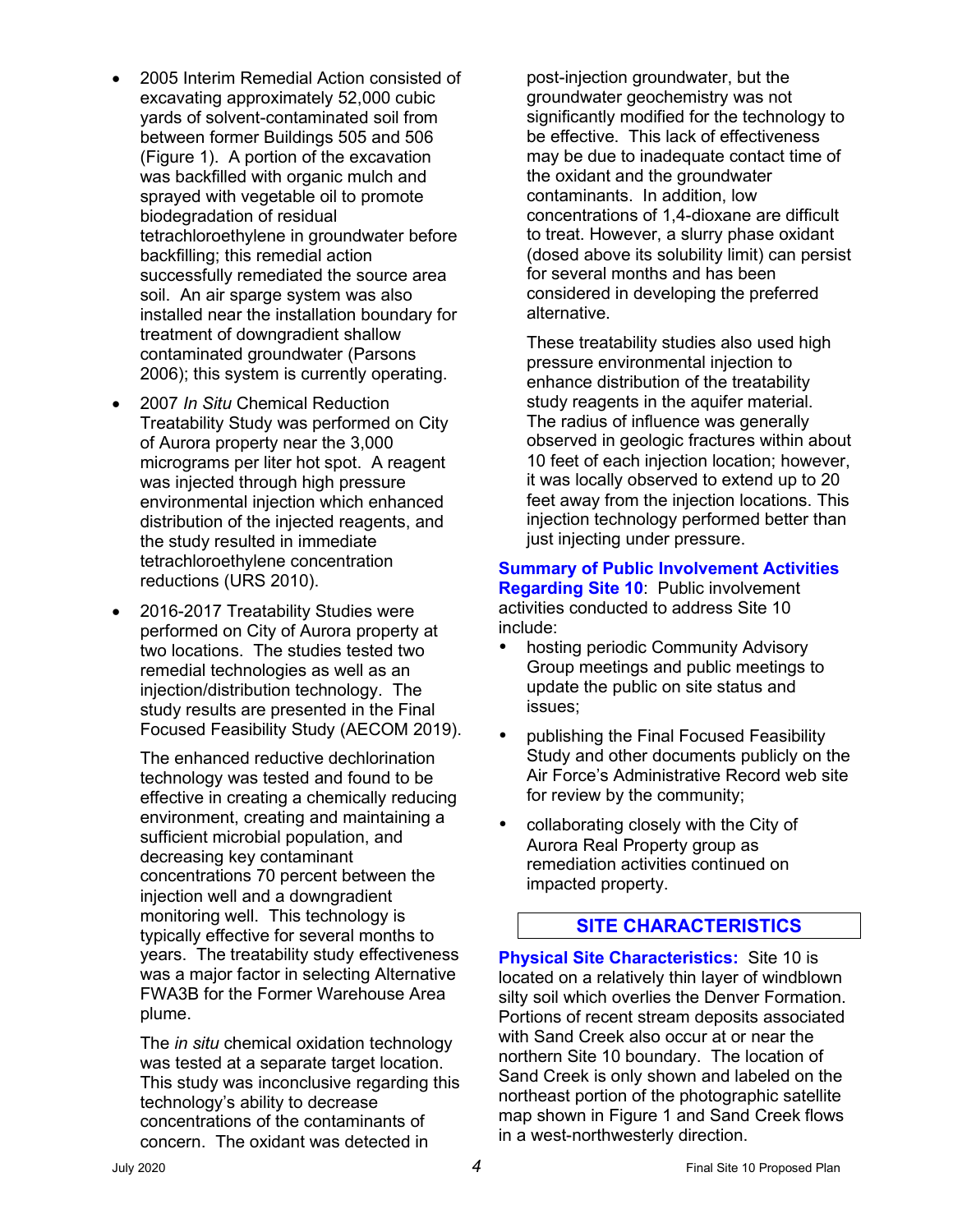Groundwater resides primarily within the weathered claystone/siltstone (known as the weathered Denver Aquifer) at approximately 25 to 30 feet below ground surface, and at shallower depths in the Sand Creek alluvium. Details on the site hydrogeology are found in the Final Focused Feasibility Study (AECOM 2019).

Shallow groundwater beneath the site is currently not used for drinking water or irrigation and drinking water for Buckley AFB and off-installation local residents is supplied by the City of Aurora. There are no plans to use the groundwater at the on-installation or off-installation portion of Site 10.

#### **Nature and Extent of Contamination:**

Investigation results and remedial actions led to the conclusion that no contaminants currently exist in soils exceeding regulatory screening levels. Therefore, soil was not considered a medium of concern. In addition, free (non-dissolved) product or principle threat wastes were not encountered during the investigation activities.

Groundwater contaminants of concern were detected at concentrations exceeding the regulatory standards both on-installation and off-installation. The potential degradation products have also been historically detected at Site 10 above their Federal Maximum Contaminant Levels; however, their concentrations will likely decline through natural attenuation or through active remediation. The groundwater contaminants were delineated into five groundwater contaminant plumes as follows (color-coded plumes on Figure 2 from west to east).

**Diffuse Plume (light green)** – A diffuse tetrachloroethylene-dominant off-installation plume with the highest measured tetrachloroethylene concentration (18 micrograms per liter) in the southeastern portion of the plume.

**Former Warehouse Area Plume (yellow)** –

A tetrachloroethylene-dominant plume downgradient of the main former source area with the highest measured tetrachloroethylene concentration (1,100 micrograms per liter in 2012) at an off-installation well located in the 2007 treatability study area.

**Western Former Coal Pile Plume (purple)** – A smaller tetrachloroethylene-dominant plume with the highest measured tetrachloroethylene/trichloroethylene concentrations (210/14 micrograms per liter) at an on-installation well.

**Eastern Former Coal Pile Overlapping Plumes (pink and light blue)** – These plumes are the trichloroethylene-dominant and the 1,4-dioxane plumes with the highest measured trichloroethylene concentration (160 micrograms per liter) and the highest measured 1,4-dioxane concentration (22 micrograms per liter) at off-installation wells located in the center of the plume.

### **SCOPE AND ROLE OF THE PROPOSED RESPONSE ACTION**

An interim remedial action was completed in 2005 and the Supplemental Remedial Investigation was completed in 2009. Additional investigations were performed from 2012 through 2014. Discussions between the USAF, regulatory agencies, and other stakeholders identified the desire for the treatability studies (performed in 2016 through 2017). These studies were followed by the Final Focused Feasibility Study (AECOM 2019) which included the results of investigations and treatability studies, and developed, compared, scored and ranked 14 remedial alternatives for the plumes.

This Proposed Plan addresses proposed remedial actions to mitigate remaining contaminants of concern and potential contaminant degradation products in the five groundwater plumes at Site 10.

### **SUMMARY OF SITE RISKS**

A baseline human health risk assessment and a supplemental risk assessment were performed to determine whether constituents in soil and groundwater at Site 10 might pose a threat to human health (URS 2009 and AECOM 2019). The human health risk assessment evaluates the potential risks from cancer-causing constituents and other constituents that cause adverse health effects other than cancer. In the interest of providing relatively conservative estimates of potential risks, the risk assessment evaluated potential risks associated with a hypothetical residential use scenario.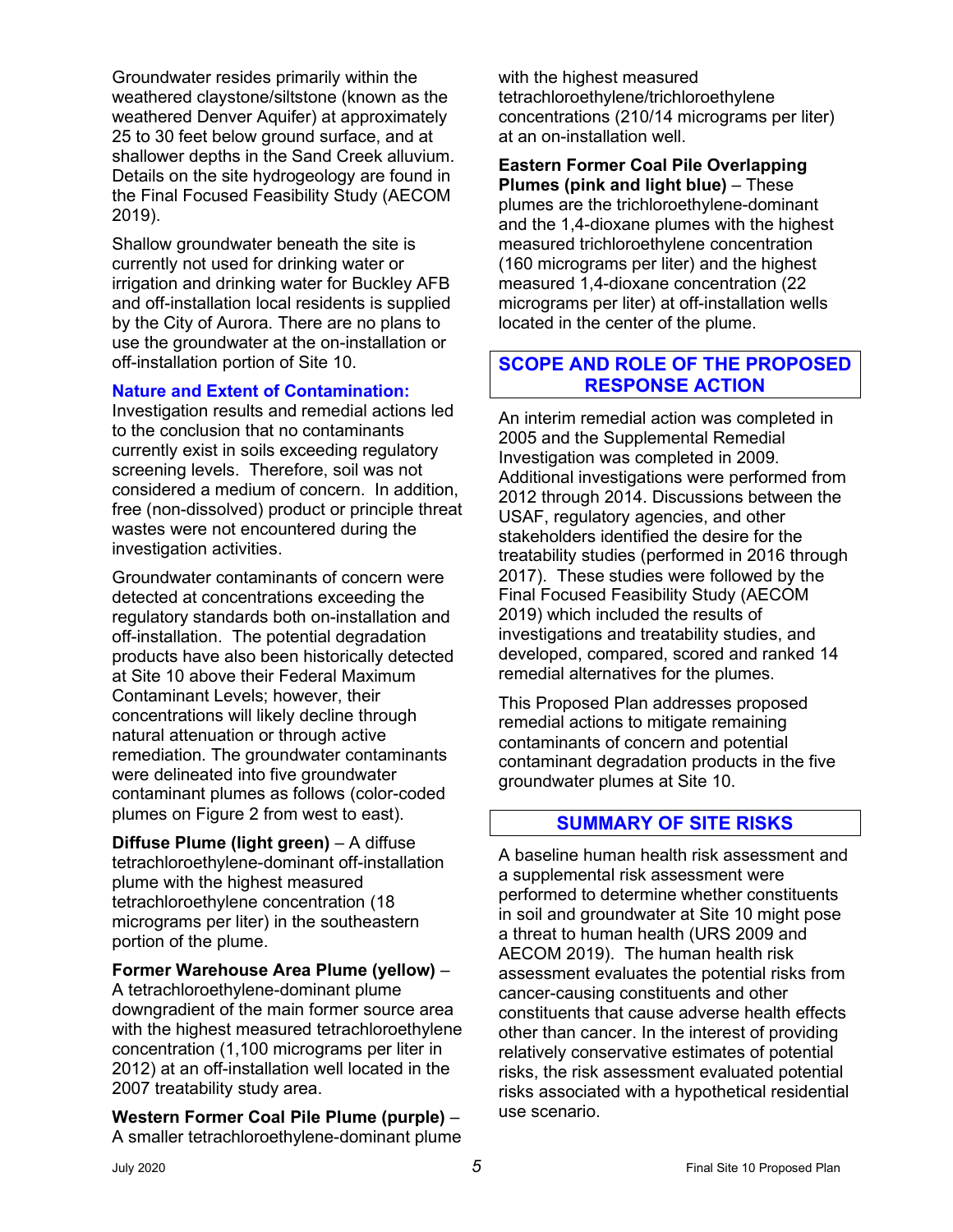```
A
M:\Denver_GIS\Projects\BSWI\Appendix_H_Parcel_Access\FIG_02_Site_10_GW_Plumes_v2.mxd 7/15/2020 (ensleys)
```
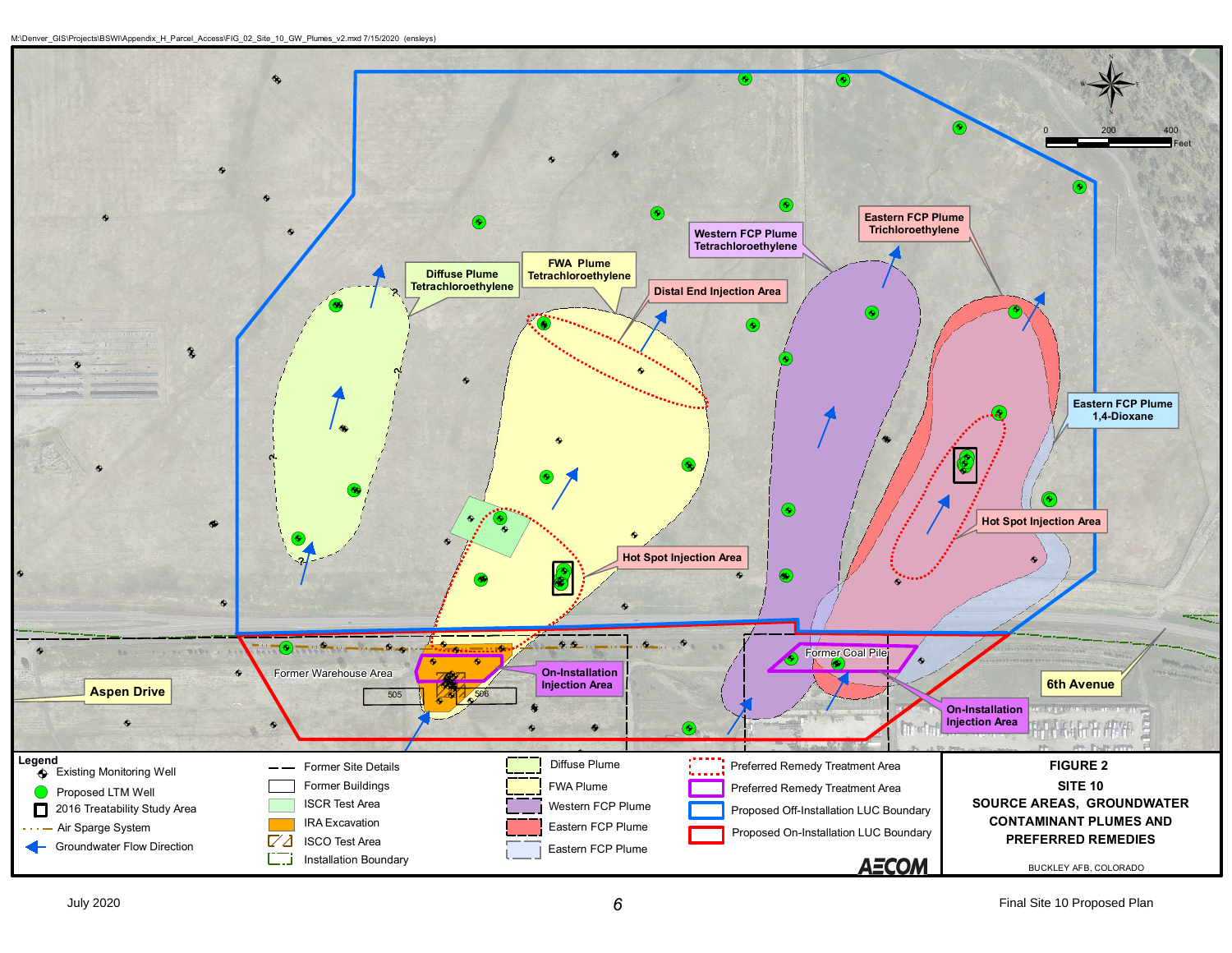Soil risks were below screening levels; therefore, soil contamination is not a concern at Site 10. Groundwater is the only remaining medium of concern for the site.

Human health risks due to groundwater exposure were evaluated quantitatively for oninstallation and off-installation portions of Site 10. These hypothetical scenarios are unlikely to occur at Site 10 but were evaluated for risk management purposes (i.e. determining the need for land use controls or assessing alternative remedial technologies if land use changes). The hypothetical scenarios of offinstallation indoor workers, on-installation construction workers, and on-installation residents are discussed in more detail in the Supplemental Remedial Investigation (URS 2009) and the Final Focused Feasibility Study (AECOM 2019). It should be noted that there is currently no regular or routine on-installation or off-installation human use of Site 10; therefore, the potential for unacceptable human exposure under current use scenarios is minimal and was not assessed. However, for purposes of developing Site 10 remedial alternatives, risks to the following future potential human receptors were assessed:

Future Off-Installation Utility Workers who may install utility lines off-installation above the groundwater plumes – cumulative cancer risks were within the acceptable range, but noncancer risks were in the unacceptable range; primary risk contributors were tetrachloroethylene and trichloroethylene. This is the only reasonably anticipated future scenario.

Future On-Installation Indoor Worker exposed to indoor air impacted by groundwater (vapor intrusion) at the proposed vehicle inspection point building - Inhalation risks for both the cumulative cancer and non-cancer scenarios were both considered acceptable, with tetrachloroethylene and trichloroethylene being the primary risk contributors.

The contaminant of concern 1,4-dioxane was not analyzed for or detected until 2013 and was therefore not included in the original baseline human health risk assessment (URS 2009) A screening level risk assessment was performed to evaluate the potential threat to on-installation and off-installation construction workers and concluded that for direct contact

to 1,4-dioxane in groundwater, the cancer risks were acceptable.

A quantitative ecological risk assessment was not performed for Site 10 as the ecological habitat is extremely limited. Due to the appreciable depths of contamination, the potential for ecological exposure is limited and ecological receptors are not a concern at Site 10.

### **REMEDIAL ACTION OBJECTIVES**

Based on the Applicable or Relevant and Appropriate Requirements and point of compliance requirements for Site 10, Remedial Action Objectives were developed for groundwater. Additionally, cleanup levels for the contaminants of concern and potential degradation products for groundwater, soil gas, and indoor air are presented in Table 1 below. More specifically, these Site 10 cleanup levels in Table 1 are based on Applicable or Relevant and Appropriate Requirements, which are legal requirements pertaining to the Site 10 remedy, also provided in Table 2 below.

Table 1 – Cleanup Levels

|                                       | Groundwater<br>(micrograms<br>per liter) | <b>Soil Gas</b><br>(micrograms<br>per cubic<br>meter) <sup>1</sup> | <b>Air Screening</b><br><b>Concentrations</b><br>(micrograms<br>per cubic<br>meter $)^2$ |  |  |  |  |
|---------------------------------------|------------------------------------------|--------------------------------------------------------------------|------------------------------------------------------------------------------------------|--|--|--|--|
| <b>Contaminants of Concern</b>        |                                          |                                                                    |                                                                                          |  |  |  |  |
| PCF                                   | $5$ (MCL) <sup>3</sup>                   | 360                                                                | 10 8                                                                                     |  |  |  |  |
| TCF                                   | 5 (MCL)                                  | 159                                                                | 0 48                                                                                     |  |  |  |  |
| 1.4-Dioxane                           | $0.35$ (CBSG) <sup>4</sup>               | 18.7                                                               | Not Available                                                                            |  |  |  |  |
| <b>Potential Degradation Products</b> |                                          |                                                                    |                                                                                          |  |  |  |  |
| $1.1 - DCE$                           | 7 (MCL)                                  | 6.950                                                              | 73                                                                                       |  |  |  |  |
| cis-1.2-DCE                           | 70 (MCL)                                 | Not Available                                                      | Not Available                                                                            |  |  |  |  |
| trans-1,2-DCE                         | 100 (MCL)                                | Not Available                                                      | Not Available                                                                            |  |  |  |  |
| Vinvl chloride                        | 2 (MCL)                                  | 5.59                                                               | በ 17                                                                                     |  |  |  |  |

Notes:

*<sup>3</sup>* MCLs specified in *40 Code of Federal Regulations Part 141.61, Subpart G, National Primary and Secondary Drinking Water Standards (EPA 2009)*

- *<sup>4</sup> CBSG specified in CDPHE 2016b. Colorado Basic Standards for Groundwater, 5 Code of Colorado regulations 1002-41, Regulation 41. December (CDPHE 2016b)*.
- CBSG = Colorado Basic Standard for Groundwater

*<sup>1</sup> EPA Vapor Intrusion Screening Level Calculator, Residential Target Sub-Slab and Near Source Soil Gas Concentrations, (EPA 2019).*

*<sup>2</sup> Colorado Hazardous Materials and Waste Management Division, Air Screening Concentrations Table, Residential Remediation Goals, as amended January 15, 2016 (CDPHE 2016a).*

CDPHE = Colorado Department of Public Health and Environment DCE = dichloroethylene

MCL = Maximum Contaminant Level

PCE = tetrachloroethylene

TCE = trichloroethylene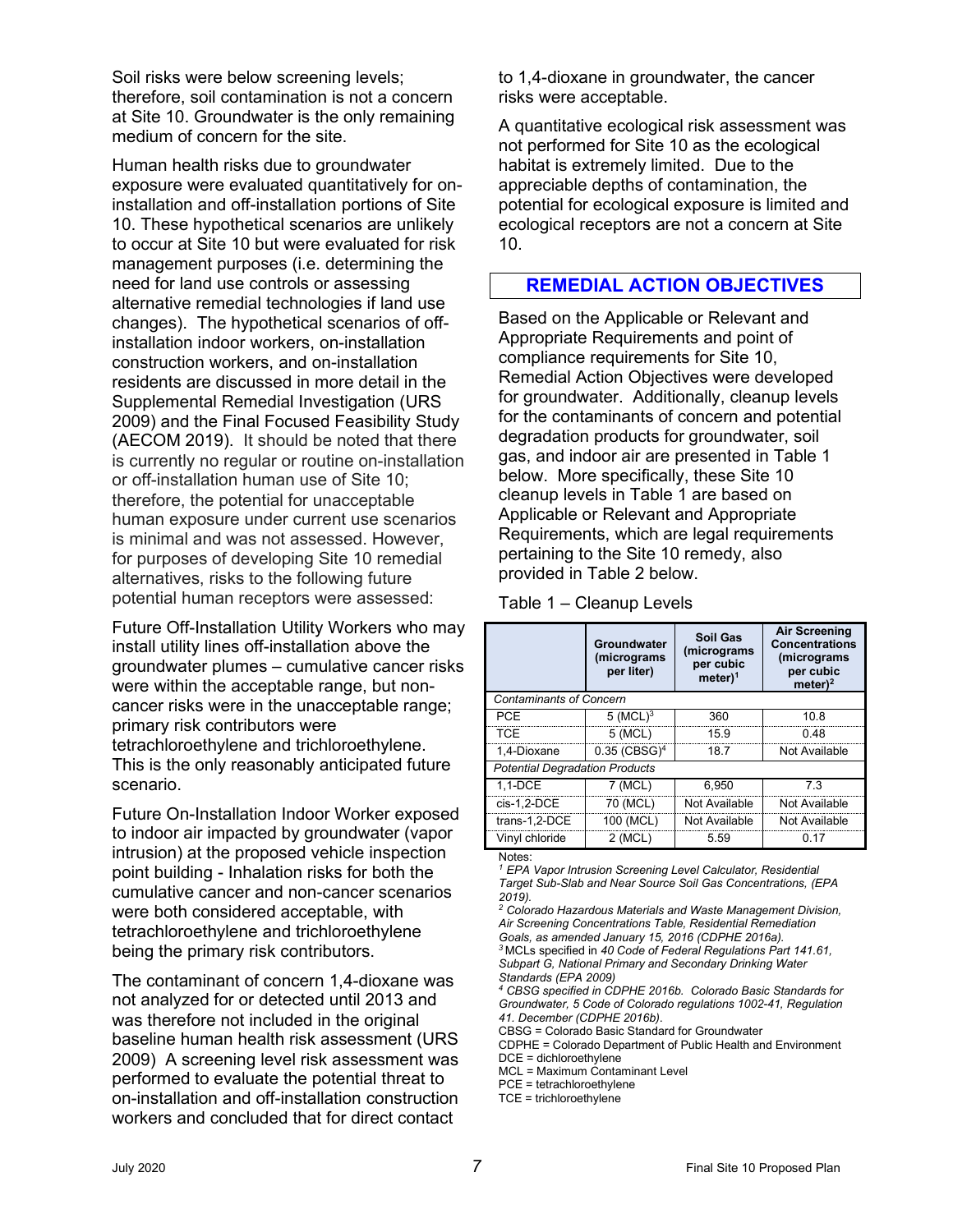| <b>Type</b>                                                                                                                                                            | <b>Authority</b>                                        | <b>Medium</b> | <b>Description of Standard,</b><br>Requirement, Criteria or Limitation                                                                                                                                                                                                                                                                                                                                                                                                                               | <b>ARAR</b><br><b>Status</b> | <b>Status</b>                                                                                                                                                                                                                                                                                                                                                                                                                                                                                                                                                                                                                                                           | <b>Action to be Taken to Attain</b><br>Requirement                                                                                                                                                                                                                                                                                                                                                                                                                                                                                                             |  |
|------------------------------------------------------------------------------------------------------------------------------------------------------------------------|---------------------------------------------------------|---------------|------------------------------------------------------------------------------------------------------------------------------------------------------------------------------------------------------------------------------------------------------------------------------------------------------------------------------------------------------------------------------------------------------------------------------------------------------------------------------------------------------|------------------------------|-------------------------------------------------------------------------------------------------------------------------------------------------------------------------------------------------------------------------------------------------------------------------------------------------------------------------------------------------------------------------------------------------------------------------------------------------------------------------------------------------------------------------------------------------------------------------------------------------------------------------------------------------------------------------|----------------------------------------------------------------------------------------------------------------------------------------------------------------------------------------------------------------------------------------------------------------------------------------------------------------------------------------------------------------------------------------------------------------------------------------------------------------------------------------------------------------------------------------------------------------|--|
| <b>Chemical Specific ARARs</b>                                                                                                                                         |                                                         |               |                                                                                                                                                                                                                                                                                                                                                                                                                                                                                                      |                              |                                                                                                                                                                                                                                                                                                                                                                                                                                                                                                                                                                                                                                                                         |                                                                                                                                                                                                                                                                                                                                                                                                                                                                                                                                                                |  |
| National Primary and<br><b>Secondary Drinking</b><br>Water Standards for<br>community and non-<br>transient. non-<br>community water<br>systems (Chemical<br>Specific) | 40 CFR Part<br>141.61, Subpart<br>G                     | Groundwater   | Sets MCLs for organic COCs<br>including PCE and TCE, and their<br>potential degradation products<br>1,1-DCE, cis-1,2-DCE, trans-1,2-<br>DCE, and VC.                                                                                                                                                                                                                                                                                                                                                 | Applicable                   | Two organic chemicals in<br>groundwater (TCE and PCE) exceed<br>the standard specified in 40 CFR<br>Part 141, Subpart G, §141.61. In the<br>future, potential degradation products<br>of PCE and TCE such as 1,1-DCE,<br>cis-1,2-DCE, trans-1,2-DCE, and VC<br>(that can be generated under<br>naturally occurring anaerobic<br>environment or during remedy<br>implementation) may exceed MCL<br>thresholds.                                                                                                                                                                                                                                                           | The remedial action is expected to<br>reduce concentrations of COCs (PCE<br>and TCE) and potential degradation<br>products (1,1-DCE, cis-1,2-DCE, trans<br>1,2-DCE, and VC) to below the MCLs.<br>The current MCLs for PCE, TCE, 1,1-<br>DCE, cis-1,2-DCE, trans-1,2-DCE and<br>VC are 5, 5, 7, 70, 100 and 2 µg/L,<br>respectively. Site 10 is a CERCLA site,<br>therefore federal MCLs (as specified<br>above for COCs/potential degradation<br>products) are considered the ARARs<br>which would be used in establishing the<br>cleanup levels for Site 10. |  |
| Colorado Basic<br>Standards for<br>Groundwater (Chemical<br>Specific)                                                                                                  | 5 CCR 1002-41,<br>Section 41.5.<br>including Table<br>A | Groundwater   | Sets Colorado statewide standards<br>for groundwater. These standards<br>include the narrative standards of<br>Section $41.5(A)(1)$ and the numeric<br>standards of Section 41.5(B) for<br>organic chemicals, including the<br>COCs, and Section 41.5(C) for<br>applicable statewide standards. The<br>regulations at Section 41.5(B) explain<br>which standards apply and how to<br>measure them. The current COC<br>CBSGs are identified in this table as<br>well as in the text of this document. | Applicable                   | PCE, TCE, and 1,4-dioxane in<br>groundwater exceed their current<br>CBSGs of 17, 5 and 0.35 µg/L<br>respectively. In the future, COCs<br>(PCE and TCE) and potential<br>degradation products (1,1-DCE, cis-<br>1.2-DCE. trans-1.2-DCE. and VC)<br>may exceed CBSG thresholds. The<br>current CBSGs for 1,1-DCE, cis-1,2-<br>DCE, trans-1,2-DCE and VC are 7,<br>14, 140 and 0.023 $\mu$ g/L, respectively.<br>There are no potential toxic<br>degradation products associated with<br>1.4-dioxane. 1.4-dioxane is stable<br>under natural conditions and would<br>degrade to innocuous by-products<br>such as carbon dioxide and water<br>during remedy implementation. | The remedial action is expected to<br>reduce the COCs and their potential<br>degradation products to concentration<br>below the CBSGs. Since there is no<br>MCL for 1,4-dioxane, the current CBSG<br>of 0.35 µq/L will be considered the<br>applicable chemical-specific ARAR and<br>will be used in establishing the cleanup<br>level for 1,4-dioxane at Site 10.                                                                                                                                                                                             |  |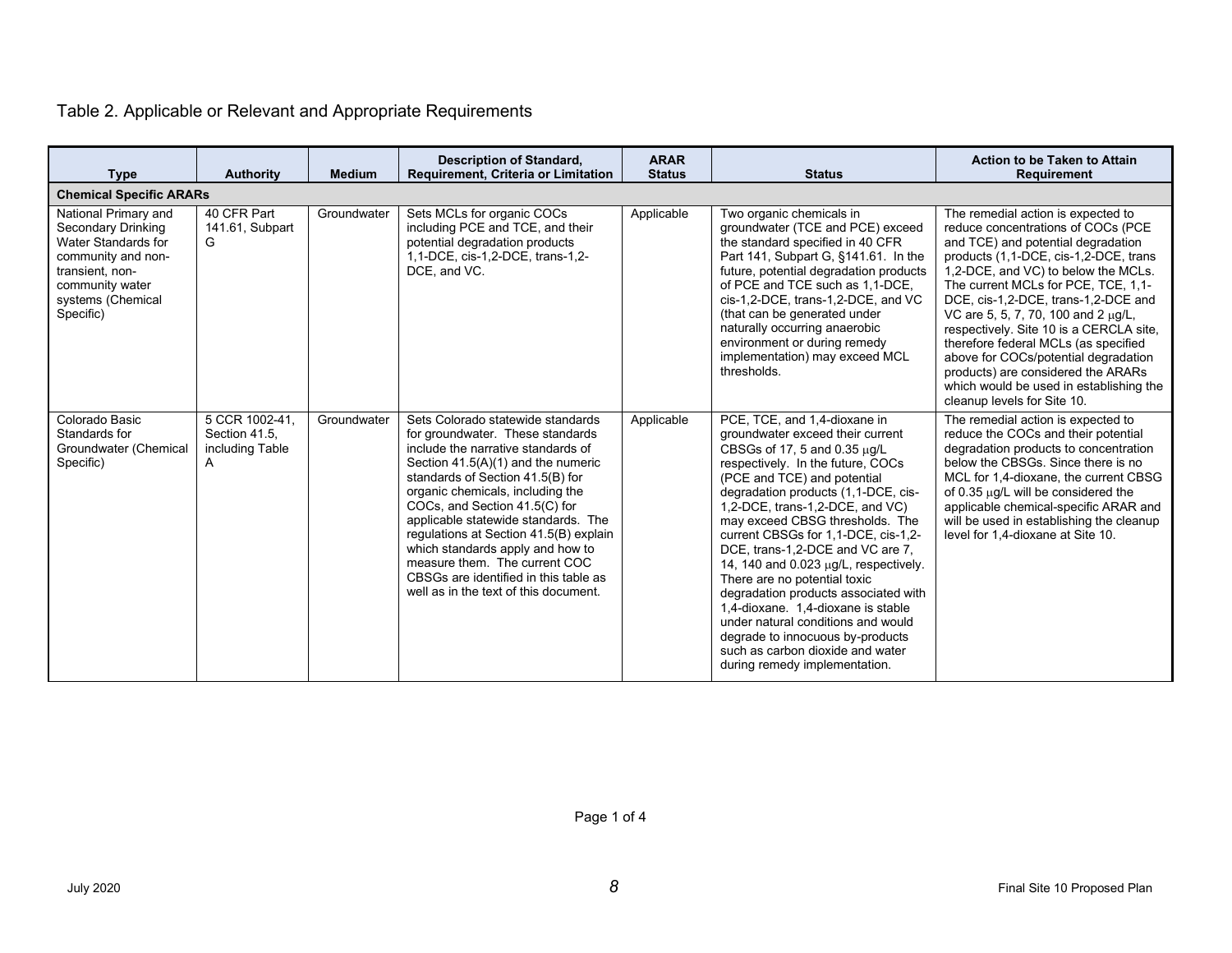| <b>Type</b>                                                                                                                                      | <b>Authority</b>                                                                                                                                                            | <b>Medium</b> | <b>Description of Standard,</b><br>Requirement, Criteria or Limitation                                                                                                                                                                  | <b>ARAR</b><br><b>Status</b> | <b>Status</b>                                                                                                                                                                                                                                                                                                                                                                                                                                                                          | Action to be Taken to Attain<br><b>Requirement</b>                                                                                                                                                                                                                                                                      |
|--------------------------------------------------------------------------------------------------------------------------------------------------|-----------------------------------------------------------------------------------------------------------------------------------------------------------------------------|---------------|-----------------------------------------------------------------------------------------------------------------------------------------------------------------------------------------------------------------------------------------|------------------------------|----------------------------------------------------------------------------------------------------------------------------------------------------------------------------------------------------------------------------------------------------------------------------------------------------------------------------------------------------------------------------------------------------------------------------------------------------------------------------------------|-------------------------------------------------------------------------------------------------------------------------------------------------------------------------------------------------------------------------------------------------------------------------------------------------------------------------|
| Vapor Intrusion<br><b>Screening Levels</b><br>(Chemical Specific)                                                                                | <b>OSWER</b><br>Publication<br>9200.2-154:<br>June 2015 and<br>the Vapor<br>Intrusion<br>Screening Level<br>Calculator and<br>VISL Table (EPA<br>2018).                     | Air           | Specifies residential soil gas VISLs<br>for VOCs, including for PCE, TCE,<br>1,1-DCE, and VC, and for 1,4-<br>dioxane, for sites where vapor<br>intrusion may be a concern. VISLs<br>do not exist for cis-1,2-DCE and<br>trans-1,2-DCE. | To Be<br>Considered          | PCE and TCE have been detected in<br>groundwater at concentrations that<br>may pose indoor air risks for<br>hypothetical on-base and off-base<br>residents. In the future, potential<br>degradation products of PCE and<br>TCE such as 1,1-DCE, and VC (that<br>can be generated under naturally<br>occurring conditions or remedy<br>implementation) and from 1,4-<br>dioxane, may pose indoor air risks to<br>receptors. Therefore, vapor intrusion<br>may be a concern at the Site. | The Air Force will consider the following<br>residential VISLs (EPA, 2018) specified<br>for PCE, TCE, 1,4-dioxane, 1,1-DCE,<br>and VC: 360, 15.9, 18.7, 6950 and<br>5.59 $\mu$ g/m <sup>3</sup> , respectively.                                                                                                         |
| Colorado Hazardous<br><b>Materials and Waste</b><br>Management Division -<br>Air Screening<br><b>Concentrations Table</b><br>(Chemical Specific) | CDPHE,<br>Hazardous<br>Materials and<br>Waste<br>Management<br>Division, Air<br>Screening<br>Concentrations<br>Table, as<br>amended<br>January 15,<br>2016 (CDPHE,<br>2016) | Air           | Specifies indoor air RRGs for VOCs,<br>including for PCE, TCE, 1,1-DCE and<br>VC for sites where vapor intrusion<br>may be a concern. RRGs do not<br>exist for cis-1.2-DCE and trans-1.2-<br>DCE.                                       | To Be<br>Considered          | PCE and TCE have been detected in<br>groundwater at concentrations that<br>may pose indoor air risks for<br>hypothetical on-base and off-base<br>residents. In the future, potential<br>degradation products of PCE and<br>TCE such as 1.1-DCE and VC (that<br>can be generated under naturally<br>occurring conditions or remedy<br>implementation) may pose indoor air<br>risks to receptors. Therefore, vapor<br>intrusion may be a concern at the<br>Site.                         | The Air Force will consider the following<br>RRGs (CDPHE, 2016) specified for<br>PCE, TCE, 1,1-DCE and VC: 10.8,<br>0.48, 7.3 and 0.17 $\mu$ g/m <sup>3</sup> , respectively.                                                                                                                                           |
| <b>Action Specific ARARs</b>                                                                                                                     |                                                                                                                                                                             |               |                                                                                                                                                                                                                                         |                              |                                                                                                                                                                                                                                                                                                                                                                                                                                                                                        |                                                                                                                                                                                                                                                                                                                         |
| Colorado statutes<br>regarding<br>environmental<br>covenants and notice of<br>environmental use<br>restrictions (Action<br>Specific)             | CRS §§ 25-15-<br>317 - 25-15-327                                                                                                                                            | Groundwater   | Requires EC, IGA, or RN whenever<br>residual contamination not safe for all<br>uses is left in place or an engineered<br>feature or structure that requires<br>monitoring, maintenance, or<br>operation is included in the remedy.      | Applicable                   | ECs may be required for areas of<br>Site 10 that are not owned by the Air<br>Force (i.e., off-installation properties).                                                                                                                                                                                                                                                                                                                                                                | The Air Force will work with the CDPHE<br>to develop and seek enactment of<br>appropriate ECs for areas of Site 10<br>that are off-installation and not owned<br>by the Air Force. Creation of a legal EC<br>is dependent on compliance with<br>procedural or administrative provisions<br>and the discretion of CDPHE. |
| <b>Well Permit</b><br>Requirements (Action<br>Specific)                                                                                          | 2 CCR 402-2<br>Rules 6.1, 6.3,<br>6.4, 6.5, 6.6, 6.7,<br>6.8, 6.9, 6.10,<br>10, 11, 13, 14,<br>15 and 16                                                                    | Groundwater   | Establishes requirements applicable<br>to the construction, sampling and<br>measuring of monitoring and<br>observation wells.                                                                                                           | Applicable                   | Additional wells may need to be<br>installed at the Site as part of the<br>remedy.                                                                                                                                                                                                                                                                                                                                                                                                     | Although CERCLA exempts federal<br>facilities from obtaining permits for on-<br>site remedial actions, the Air Force will<br>comply with the substantive<br>requirements of these regulations.                                                                                                                          |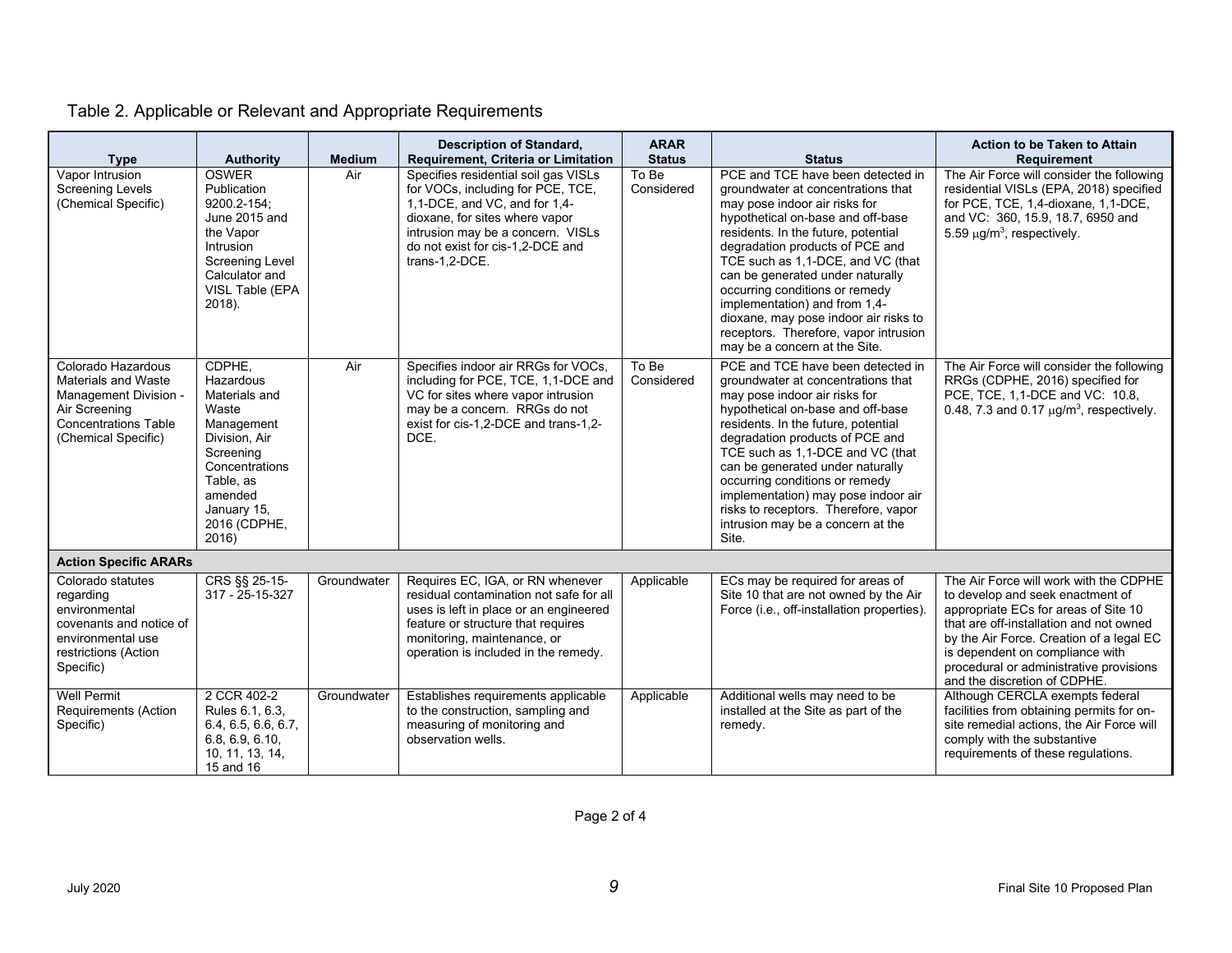| <b>Type</b>                                                                                                       | <b>Authority</b>                                                                             | <b>Medium</b> | <b>Description of Standard,</b><br>Requirement, Criteria or Limitation                                                                                                                           | <b>ARAR</b><br><b>Status</b>   | <b>Status</b>                                                                                                                                                                                                                                                                                                                                            | <b>Action to be Taken to Attain</b><br><b>Requirement</b>                                                                                                                                                                                                                                                                                    |
|-------------------------------------------------------------------------------------------------------------------|----------------------------------------------------------------------------------------------|---------------|--------------------------------------------------------------------------------------------------------------------------------------------------------------------------------------------------|--------------------------------|----------------------------------------------------------------------------------------------------------------------------------------------------------------------------------------------------------------------------------------------------------------------------------------------------------------------------------------------------------|----------------------------------------------------------------------------------------------------------------------------------------------------------------------------------------------------------------------------------------------------------------------------------------------------------------------------------------------|
| Colorado Regulations<br>Pertaining to Solid<br>Waste Sites and<br>Facilities (Action-<br>Specific)                | 6 CCR 1007-2,<br>Part I.<br>Appendices B<br>and I                                            | Waste         | Establishes requirements for<br>activities meeting regulatory<br>definition of "solid waste disposal"<br>including the storage, utilization,<br>processing or final disposal of solid<br>wastes. | Applicable                     | Implementation of remedy will require<br>the management and disposal of<br>solid waste.                                                                                                                                                                                                                                                                  | Wastes generated during construction<br>and operation of the remedy will be<br>managed and disposed of in<br>accordance with this regulation.                                                                                                                                                                                                |
| Colorado Hazardous<br>Materials and Waste<br>Management Division -<br><b>Hazardous Waste</b><br>(Action Specific) | 6 CCR 1007-3<br>Parts 261.20(a),<br>$261.30(a)$ and<br>$262.34(a)$ , (c),<br>$(d)$ and $(q)$ | Waste         | Describes how to determine if a solid<br>waste is a hazardous waste and the<br>temporary storage requirements of<br>hazardous waste.                                                             | Applicable                     | The potential for generating<br>hazardous waste during remedial<br>actions exists.                                                                                                                                                                                                                                                                       | This regulation is applicable to the<br>groundwater alternatives that include<br>installing a new well or borings or<br>sampling groundwater as the drill<br>cuttings or purge water may be<br>characteristic hazardous waste. BAFB<br>is responsible for the characterization<br>and temporary storage requirements of<br>hazardous wastes. |
| Underground Injection<br>Control Regulations<br>(Action Specific)                                                 | 40 CFR Part 146<br>Subpart F                                                                 | Groundwater   | Establishes regulations for<br>subsurface injections for protection of<br>groundwater used for drinking water.                                                                                   | Relevant<br>and<br>Appropriate | The active groundwater remedial<br>alternatives with subsurface injection<br>will inject substrates through Class V<br>wells into a non-drinking water<br>aquifer. Class V wells regulation is<br>administered by EPA and not<br>CDPHE. As the groundwater is not<br>used for drinking water, this subpart<br>is considered Relevant and<br>Appropriate. | Although CERCLA exempts federal<br>facilities from obtaining permits for on-<br>site remedial actions, the Air Force will<br>comply with the substantive<br>requirements of these requlations.                                                                                                                                               |
| <b>Location Specific ARARs</b>                                                                                    |                                                                                              |               |                                                                                                                                                                                                  |                                |                                                                                                                                                                                                                                                                                                                                                          |                                                                                                                                                                                                                                                                                                                                              |
| <b>Migratory Bird Treaty</b><br>Act (Location Specific)                                                           | 16 USC § 703                                                                                 | Wildlife      | Prohibits the unlawful taking,<br>possession or sale of any migratory<br>bird native to the United States or its<br>territories.                                                                 | Applicable                     | Construction activities may be<br>required while migratory birds are<br>present. Migratory birds known to<br>inhabit BAFB include, but are not<br>limited to, bald eagles, ferruginous<br>hawks and burrowing owls.                                                                                                                                      | Avian survey(s) will be completed<br>approximately two weeks prior to<br>initiation of any remedial action<br>construction or other fieldwork<br>activities.                                                                                                                                                                                 |
| <b>Bald and Golden Eagle</b><br><b>Protection Act</b><br>(Location Specific)                                      | 16 USC § 668(a)                                                                              | Wildlife      | Prohibits the unlawful taking of bald<br>and golden eagles, including their<br>parts, nests or eggs.                                                                                             | Applicable                     | Construction activities may be<br>required while bald and/or golden<br>eagles are present.                                                                                                                                                                                                                                                               | Avian survey(s) will be completed<br>approximately two weeks prior to<br>initiation of any remedial action<br>construction or other fieldwork<br>activities.                                                                                                                                                                                 |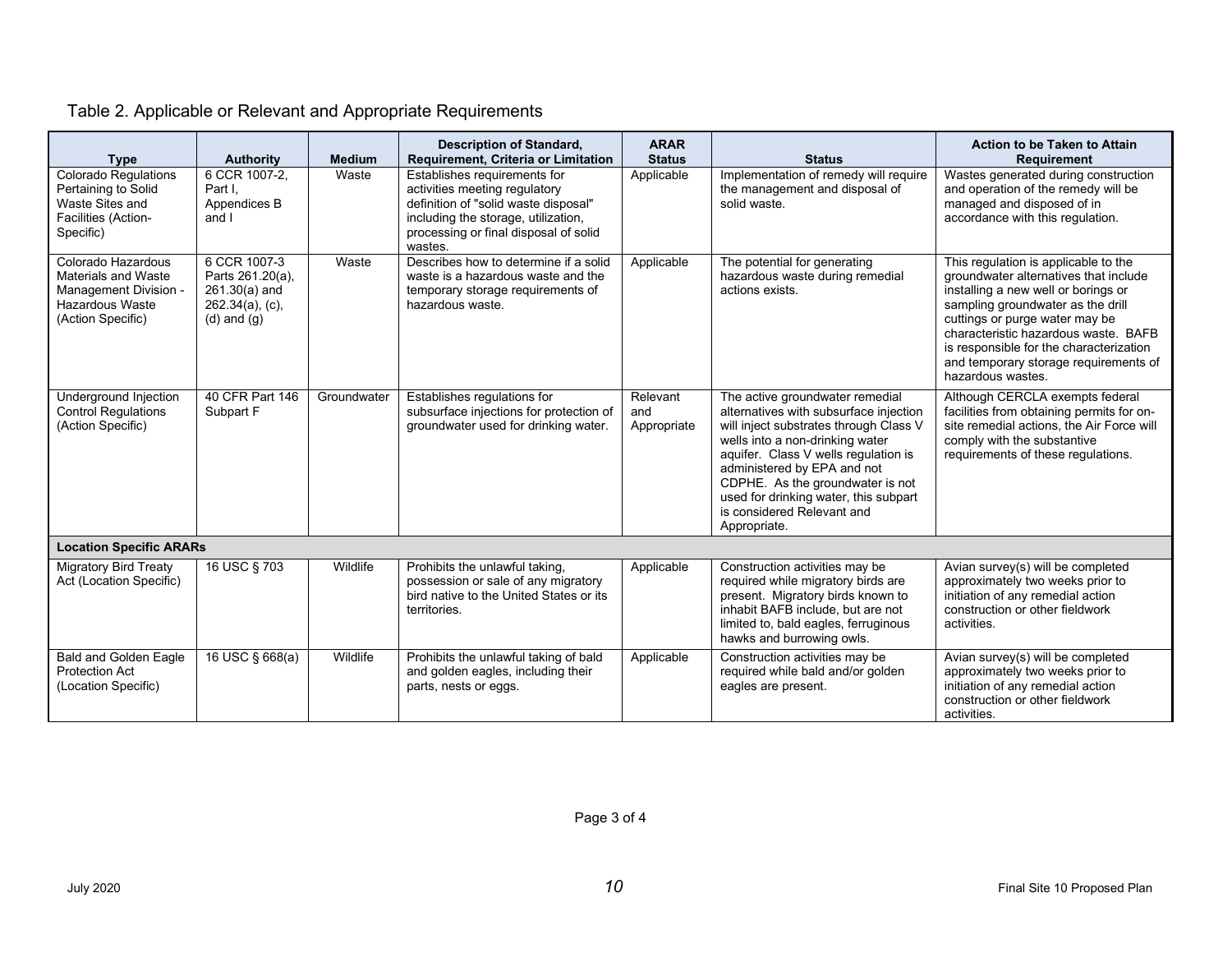#### **Notes:**

| ARAR = Applicable or Relevant and Appropriate Requirement                      | MCL = Maximum Contaminant Level (EPA)       |
|--------------------------------------------------------------------------------|---------------------------------------------|
| BAFB = Buckley Air Force Base                                                  | PCE = Tetrachloroethylene                   |
| CBSGs = Colorado Basic Standards for Groundwater                               | <b>RN</b> = Restrictive Notice              |
| CCR = Colorado Code of Regulations                                             | $ROD = Record$ of Decision                  |
| CDPHE = Colorado Department of Public Health and Environment                   | <b>RRGs = Residential Remediation Goals</b> |
| CERCLA = Comprehensive Environmental Response, Compensation, and Liability Act | $TCE = Trichloroethylene$                   |
| CFR = Code of Federal Regulations                                              | USC = United States Code                    |
| COC = Contaminant of Concern                                                   | $VC = Vinyl Chloride$                       |
| CRS = Colorado Revised Statutes                                                | VISLs = Vapor Intrusion Screening Levels    |
| $DCE = Dichloroethylene$                                                       | VOCs = Volatile Organic Compounds           |
| EC = Environmental Covenant                                                    | $\mu$ g/L = micrograms per liter            |
| EPA = Environmental Protection Agency                                          | $\mu q/m^3$ = micrograms per cubic meter    |
| IGA = Inter-Governmental Agreement                                             |                                             |

Page 4 of 4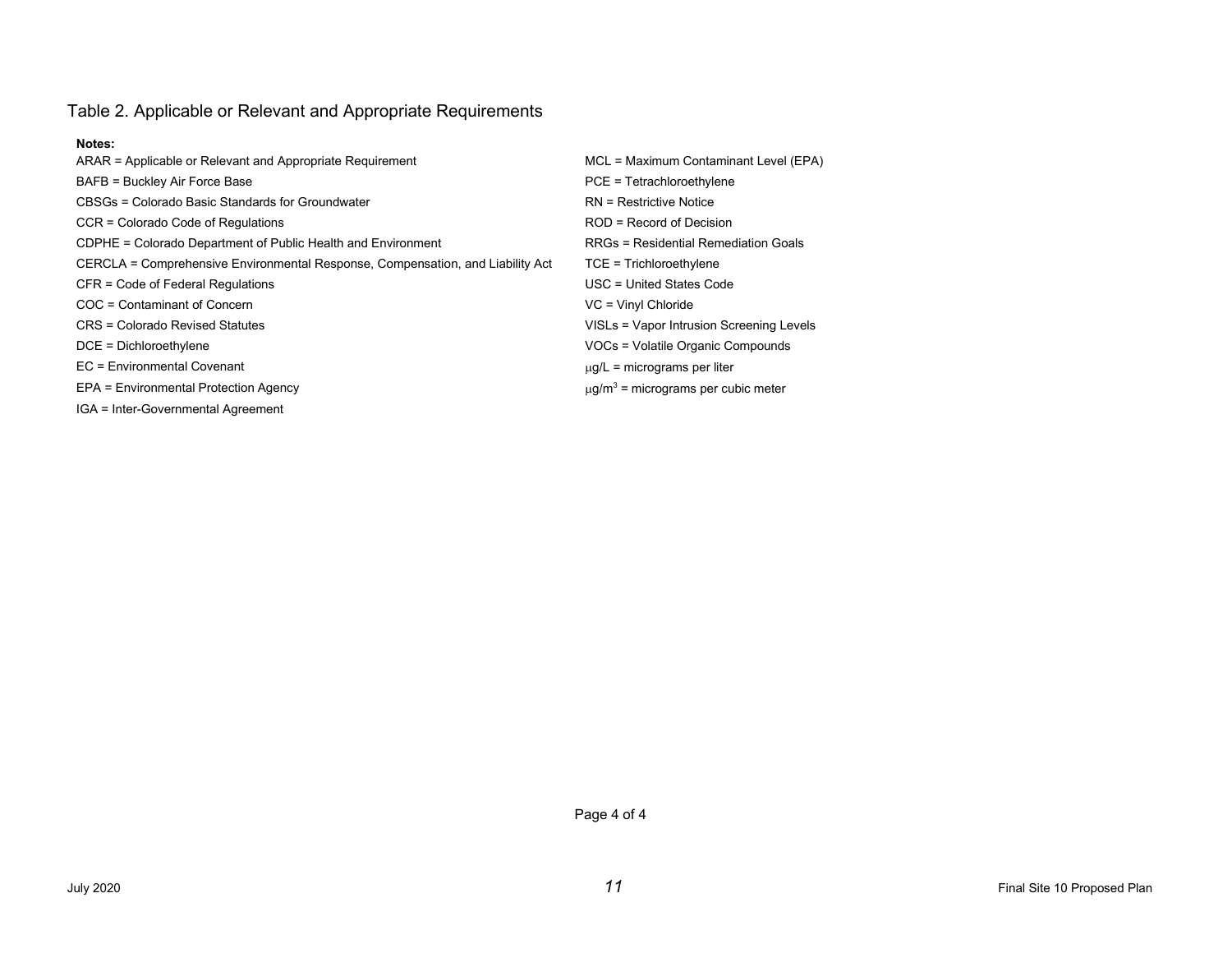Remedial Action Objectives identify the medium-specific goals for protecting human health and the environment. The following remedial action objectives were developed for groundwater, soil gas, and indoor air at Site 10:

- Protect human health by preventing exposure to groundwater containing contaminants of concern (tetrachloroethylene, trichloroethylene and 1,4-dioxane) and potential degradation products exceeding Federal Maximum Contaminant Levels and/or Colorado Basic Standards for Groundwater, whichever is most stringent, until concentrations have been reduced to levels that allow unlimited use/unrestricted exposure.
- Protect human health by preventing exposure to soil gas containing contaminants of concern (tetrachloroethylene and trichloroethylene) and potential degradation products exceeding Residential Vapor Intrusion Screening Levels for soil gas or Residential Remediation Goals for indoor air until concentrations have been reduced to levels that allow unlimited use/unrestricted exposure.
- Protect human health and the environment by preventing migration of groundwater containing contaminants of concern (tetrachloroethylene, trichloroethylene and 1,4-dioxane) and potential degradation products exceeding Federal Maximum Contaminant Levels and/or Colorado Basic Standards for Groundwater, whichever is most stringent, beyond oninstallation and off-installation compliance boundaries until concentrations have been reduced to levels that allow unlimited use/unrestricted exposure.

Common to all three Remedial Action Objectives is the unlimited use/unrestricted exposure objective which means there will be no contamination exceeding any cleanup levels for groundwater, soil gas, or indoor air, including all on-installation and off-installation portions of Site 10. This also means the unlimited use/unrestricted exposure objectives, common to all three (3) Site 10 Remedial Action Objectives, will be achieved. Most importantly, this will mean there will be no future need for any land use restrictions or any exposure restrictions, anywhere on Site 10.

### Compliance Boundaries

The on-installation compliance boundary (point of compliance) is defined as the vertical surface located hydrologically at or near the northern installation boundary. Contaminated groundwater has migrated across this boundary and onto City of Aurora property.

The off-installation compliance boundary (point of compliance) is defined as a vertical surface located hydrologically at the downgradient limit of groundwater contamination.

Both the on-installation and off-installation compliance boundaries will be monitored by point of compliance monitoring wells that will be established in the remedial design (CDPHE 2016b).

### **SUMMARY OF REMEDIAL ALTERNATIVES**

The USAF considered 14 remedial alternatives to address groundwater contamination at the five Site 10 plumes. These options include different approaches to contain, remove, or treat contamination to protect human health and the environment. Alternatives were evaluated for each plume following the feasibility study process outlined in the National Contingency Plan. This process resulted in a total of 14 alternatives, and four of these were selected as the preferred alternatives. The description and evaluation of each alternative is discussed in the Final Focused Feasibility Study (AECOM 2019) and these four preferred alternatives are discussed and evaluated below as the primary subject of this proposed Plan.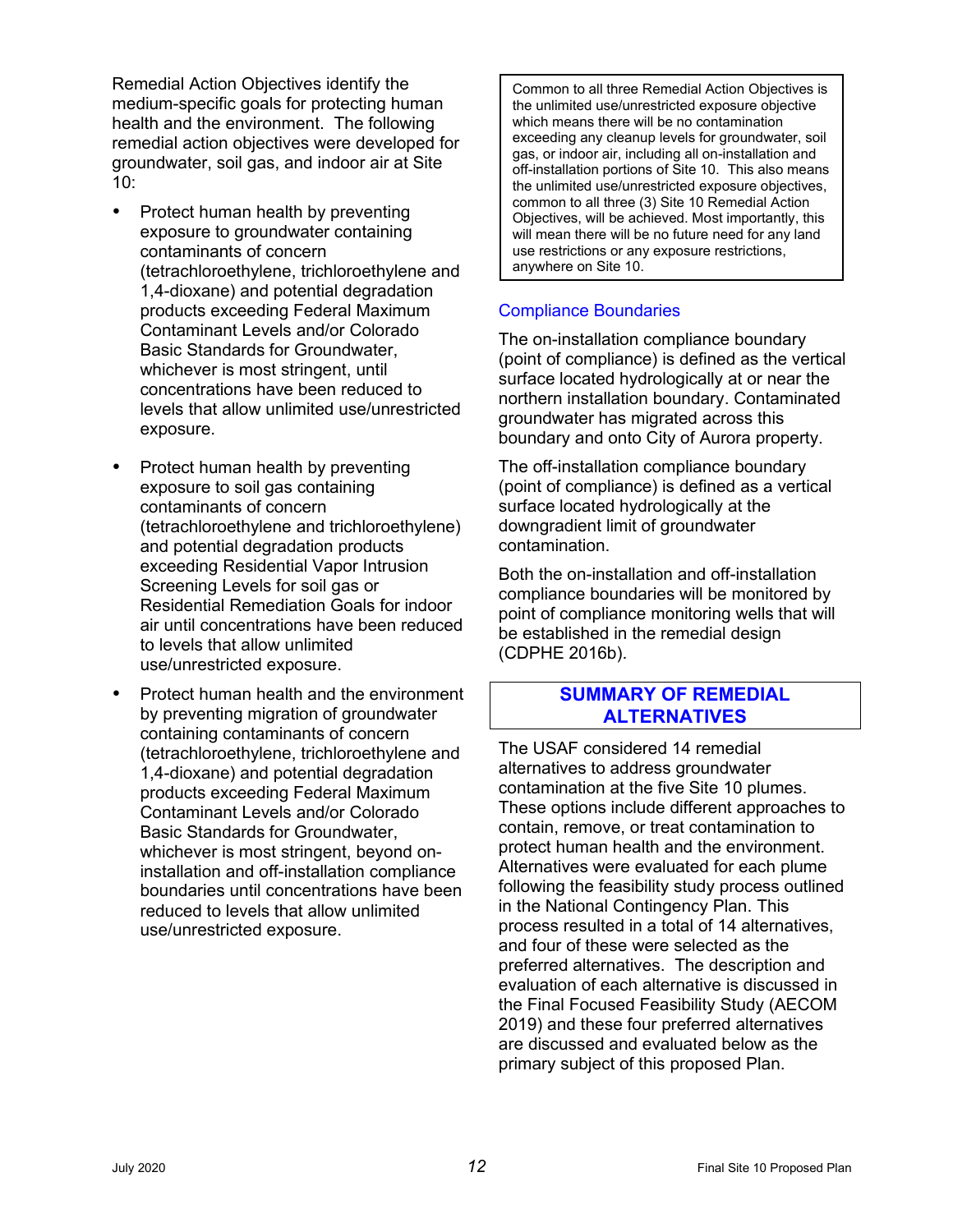#### **Challenge – 1,4-Dioxane Treatment**

- Has been used as a solvent stabilizer in chemical products to inhibit deterioration and ultimate breakdown of the solvent.
- Is highly soluble and mobile in water, and very weakly attenuated during groundwater transport from physical and biogeochemical processes.
- The following characteristics make 1,4-dioxane extremely difficult to treat through *in situ* methods at Site 10 as demonstrated through the 2016 treatability study.
	- o Low starting concentrations.
	- o Proven *in situ* treatment methods remain unavailable or are cost-prohibitive at low starting concentrations.
- *Ex situ* technologies such as pump and treat were not retained in the Focused Feasibility Study due to Site 10 aquifer characteristics, low concentrations and high treatment costs.
- Although this challenge remains, routine reviews conducted every five years will consider industry research and development advancements to hopefully identify new and successful *in situ* treatment technologies, which may be applied at Site 10. In the meantime, existing available in situ 1,4 dioxane treatment technologies showing promise will be applied and continue to be evaluated at Site 10.

### Common Elements

With the exception of the "No Action" Alternative for each plume, the alternatives presented below and evaluated in the Focused Feasibility Study include common elements of performance monitoring, longterm monitoring, land use controls, and Five-Year Reviews. These four elements are discussed here instead of repeating the detail in each of these four Preferred Alternatives below.

Performance monitoring evaluates the remedial action performance by sampling and analyzing groundwater samples from selected monitoring wells for contaminants of concern, potential degradation products and geochemical parameters. This sampling would occur at a prescribed frequency for up to approximately one year after implementation of the remedy. Performance monitoring results will be compared to the Site 10 Cleanup Levels, provided in Table 1, and the Site 10 Applicable or Relevant and Appropriate Requirements, provided in Table 2.

Long-term monitoring would be performed as a standalone activity after completion of performance monitoring or as a component of a remedial alternative. This monitoring evaluates contaminant concentration changes, spatial and temporal trends, plume dynamics of advection, dispersion, diffusion, and adsorption and their role in attenuation of contaminant concentrations. Monitoring results will also be used to assess attainment of remedial action objectives and unlimited use/unrestricted exposure within expected timelines.

Land Use Controls are institutional controls (e.g., administrative actions or legal restrictions such as permits, easements, or use restrictions) or engineering controls (e.g., fencing, signs, landfill covers) that limit the use of resources or restrict receptors' exposure to contaminants to protect human health and the environment. The land use controls will be implemented and maintained until groundwater contaminant concentrations are at levels allowing unlimited use/unrestricted exposure.

The preliminary Site 10 land use controls are all institutional controls, and the Record of Decision will document the final land use controls. The preferred alternative for each plume includes one or more of the following land use controls:

- 1. The installation well permitting system will prevent any use of groundwater for drinking water. The Buckley AFB dig permit system requires all entities to file Form 103 with the Customer Service Section of Base Civil Engineering that the 460<sup>th</sup> Civil Engineering Squadron must approve before the subsurface (below 4 inches below ground surface) is disturbed. This system will prevent drilling of any groundwater production wells and therefore any use of groundwater within the Site 10 boundary.
- 2. The installation dig permit system will prevent activities that could disturb any components of the groundwater monitoring network or any other engineered components of the remedy. Any construction action that might damage or interfere with the proper operation or maintenance of any engineered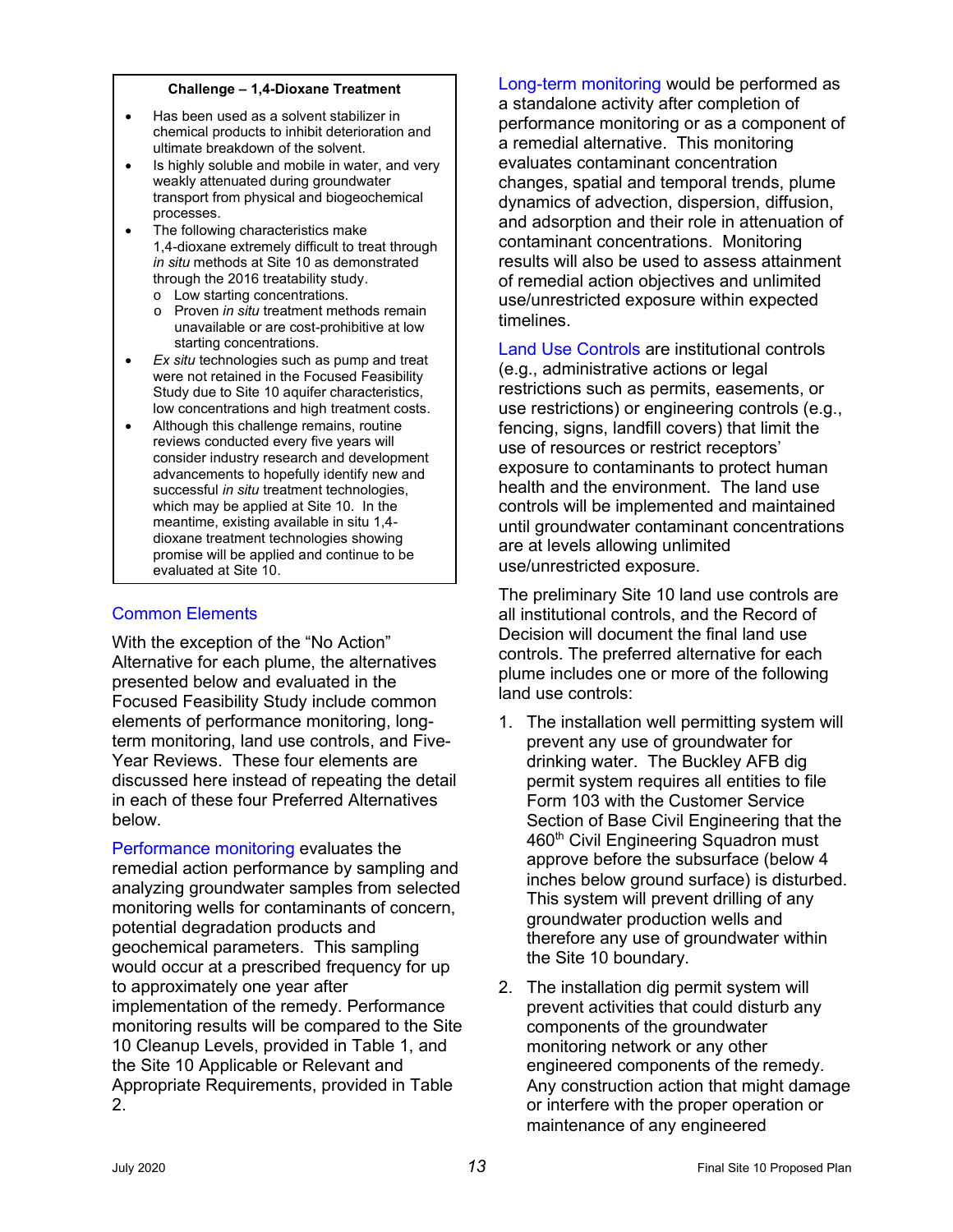component of the remedy, including monitoring or remediation wells, will not be permitted. The Buckley AFB dig permit system requires all entities to file Form 103 with the Customer Service Section of Base Civil Engineering that the 460th Civil Engineering Squadron must approve before ground below 4 inches is disturbed. This form will activate formal utility and infrastructure clearance procedures.

- 3. All proposed on-installation construction over any part of the five contaminant plumes shall be reviewed by the 460th Civil Engineering Squadron for potential hazards or risks posed by contaminated groundwater. The Buckley AFB design review/construction review process, triggered by submittal of a Base Civil Engineer Work Request that the 460<sup>th</sup> Civil Engineering Squadron must approve, and the Buckley AFB dig permit system will prevent construction before review. The 460th Civil Engineering Squadron will require additional investigation (e.g., updated groundwater data) or analysis of hazard and risk for the plume to determine if there is an unacceptable risk to human health or the environment. If unacceptable risk is identified, the 460th Civil Engineering Squadron will require new construction to include engineering controls to protect human health and the environment.
- 4. The installation environmental impact analysis process will assess the potential environmental impact of any action proposed at the site, to include compliance with land use controls for the site. The environmental impact analysis process is implemented and approved by the 460th Civil Engineering Squadron, Installation Management Flight, Environmental Element.
- 5. All Record of Decision use limitations and exposure restrictions shall be entered in the Base Installation Development Plan and the Geographical Information System by the Base Community Planner within 30 days after Record of Decision signature.
- 6. The off-installation portions of the contaminant plumes will be addressed by

an environmental covenant between the state health department and the City of Aurora.

- 7. The USAF is responsible for implementing, maintaining, monitoring, reporting and enforcing all on-installation land use controls. The State of Colorado and the City of Aurora will be responsible for enforcing and ensuring compliance with the off-installation Environmental Covenant. The USAF is responsible for ensuring the off-installation land use controls that are part of the Record of Decision are established, monitored, maintained and reported on to ensure protection of human health and the environment.
- 8. The USAF shall inform, monitor, enforce, and bind, where appropriate, authorized lessees, tenants, contractors and other authorized occupants of the site regarding the land use controls affecting the site.
- 9. The USAF will notify the state health department as soon as practicable, but no longer than ten (10) days after discovery, of any activity that is inconsistent with the land use control objectives or use restrictions, or any other action that may interfere with the effectiveness of the land use controls. The USAF will include in such notice(s) a list of corrective actions taken or planned, and associated dates, to address such deficiency or failure.
- 10. The USAF must provide notice to the state health department at least six (6) months prior to any transfer or sale of property containing land use controls, including federal-to-federal transfers of property accountability, so that the state health department can be involved in discussions to ascertain that appropriate provisions are included in the transfer or conveyance documents to maintain effective land use controls. If it is not possible to notify the state health department at least six months prior to any transfer or sale, then the facility will notify the state as soon as possible but no later than 60 days prior to the transfer or sale of any property subject to land use controls.
- 11. The USAF shall not modify or terminate land use controls, modify land uses that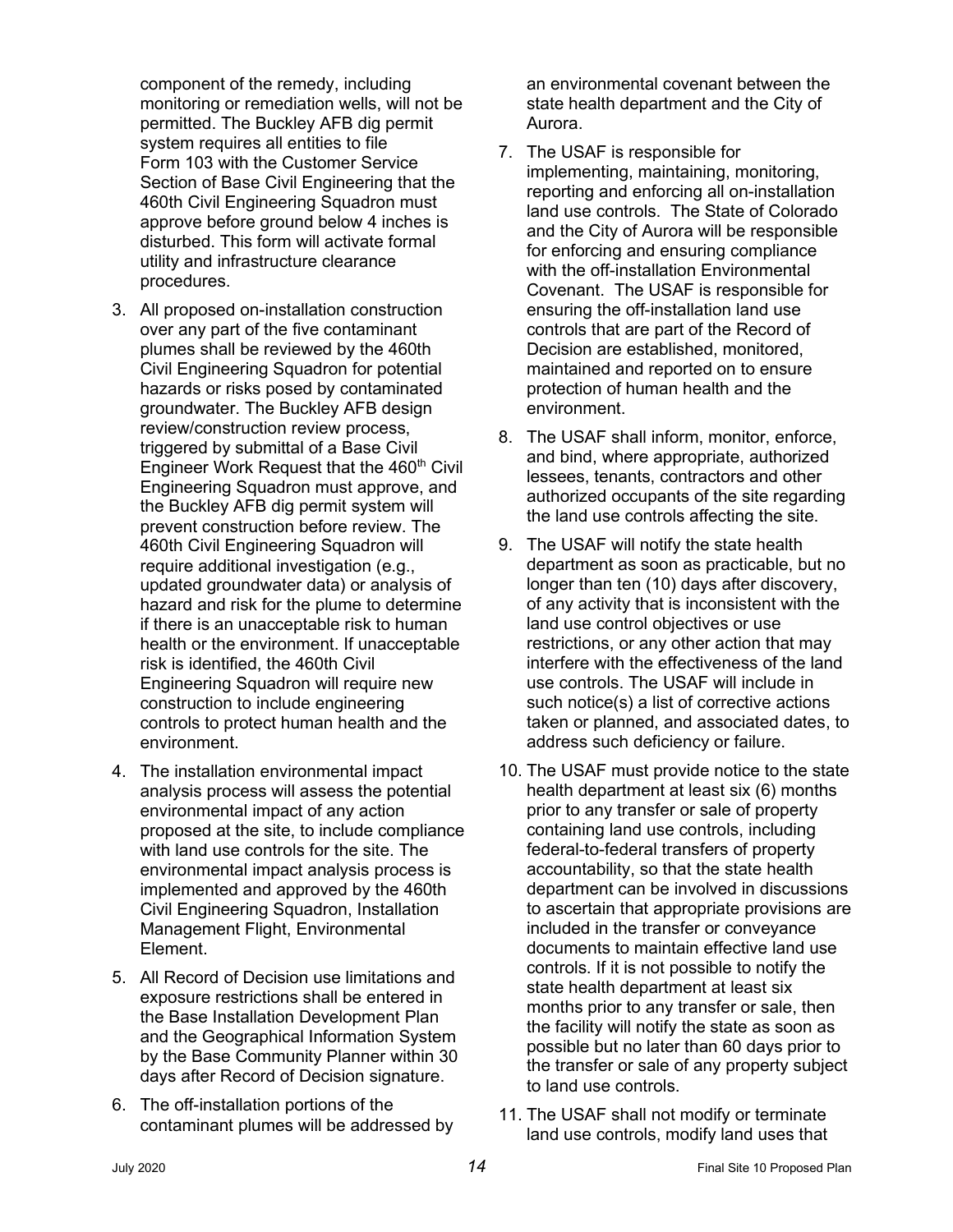might impact the effectiveness of the land use controls, take any anticipated action that might disrupt the effectiveness of the land use controls, or take any action that might alter or negate the need for land use controls without 45 days prior to the change seeking and obtaining approval from the state health department of any required Record of Decision modification.

- 12. The USAF will monitor and inspect all site areas subject to land use controls at least annually.
- 13. The USAF will report annually to the state health department on the frequency, scope, and nature of land use control monitoring activities, the results of such monitoring, any changes to the land use controls, and any corrective measures resulting from monitoring during the time period.

With the exception of the land use control addressing engineering controls (item 3 above), these land use controls apply in plume areas where groundwater constituent concentrations exceed the Colorado Basic Standards for Groundwater or Federal Maximum Contaminant Levels, as highlighted on Figure 2.

Five-year reviews will be required for the five Site 10 plumes because it will take approximately 30 years to achieve unlimited use/unrestricted exposure in accordance with the National Contingency Plan. The Five-year reviews would be performed to determine whether the remedies in place are functioning as intended, the remedial action objectives are still appropriate, and no new information has been encountered that calls into question the protectiveness of the remedies in place.

#### **Description of the Preferred Remedial Alternatives Considered for this Action:**

The four preferred remedial alternatives considered for the five Site 10 groundwater contaminant plumes are presented below. Information regarding the ten alternatives not selected for these plumes can be found in the Final Focused Feasibility Study (AECOM 2019). The key features and costs for each alternative are summarized in Table 3. This table includes plume names, remedial alternative names, remedial strategies, expected timeframes (in years) to achieve

cleanup goals, expected timeframes (in years) to achieve unlimited use/unrestricted exposure, the designated compliance monitoring wells, the net present value cost to achieve unlimited use/ unrestricted exposure, and the alternative score and rank. The higher the score value, the better the alternative, and the lower the rank number, the more preferable the alternative.

#### Diffuse Plume

*Alternative DP2: Land Use Controls and Long-Term Monitoring* - As described under Common Elements. This alternative is expected to require approximately 30 years to achieve the remedial action objectives.

#### Former Warehouse Area Plume

### *Alternative FWA3B: In Situ Enhanced Reductive Dechlorination of Hot Spot and Treatment Barrier/Pressure Injection, Land Use Controls, and Long-Term Monitoring* -

Under Alternative FWA3B, Enhanced Reductive Dechlorination would be implemented by high pressure environmental injections of carbon substrates and bioaugmentation culture in the hot spot area of the plume and in a treatment barrier near the distal end of the plume. Enhanced reductive dechlorination involves modification of the subsurface environment to promote appropriate microbial growth and enhance biological degradation of the contaminants of concern. This technique, using vendor formulated carbon substrate and nutrients, known as 3DME ® , was pilot tested at the Former Warehouse Area Plume in 2016 and has shown promising results. The 3DME<sup>®</sup> substrate remains effective approximately 2 to 4 years after a single application. This technology was effective in remediating the aquifer as tetrachloroethylene concentrations decreased approximately 70 percent in a period of nine months during the treatability study.

The injection points in the hot spot area and the treatment barrier would be installed in multiple rows oriented perpendicular to groundwater flow and designed to provide sufficient residence time for the complete biological degradation of contaminants to occur. One round of injections would occur in the hot spot area, and four rounds of injection would occur at the treatment barrier every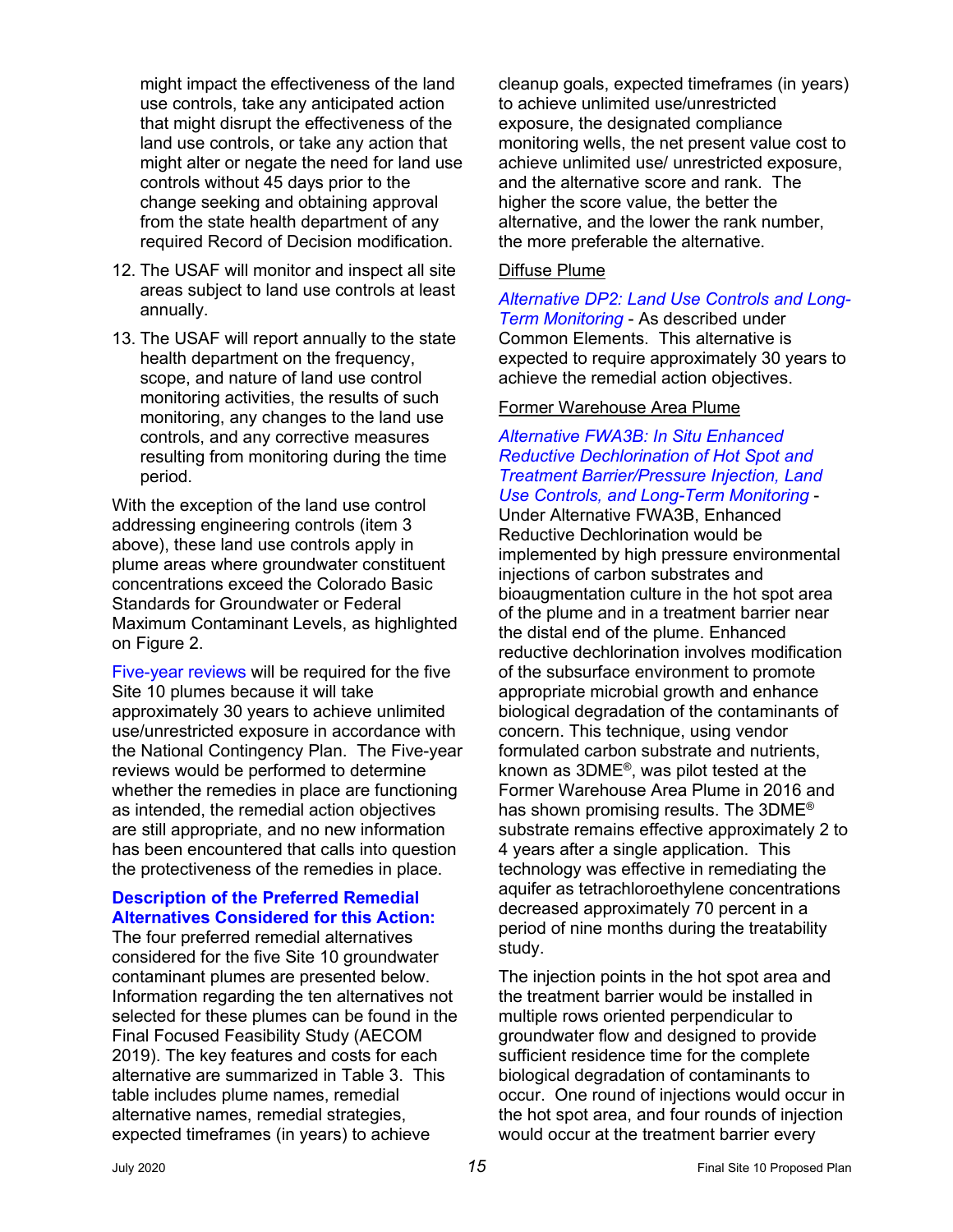three years so that the entire Former Warehouse Area Plume meets the regulatory standards. The injections would occur in the upper 30 feet of the aquifer through four injection zones at each point to distribute the substrate laterally outward.

Performance monitoring and long-term monitoring would be conducted until the contaminants of concern meet and remain at or below the regulatory standards. Groundwater samples will be analyzed for contaminants of concern, potential degradation products, and geochemical parameters.

It should be noted that an air sparge system is currently in place to prevent migration of contaminants of concern from the oninstallation portion to the off-installation portion of the Former Warehouse Area Plume. The air sparge system can impede successful implementation of enhanced reductive dechlorination and would be shut down.

On-installation treatment of the Former Warehouse Area Plume using *in situ* enhanced reductive dechlorination would be implemented to address existing higher concentrations of contaminants of concern and potential degradation products that may migrate beyond the on-installation compliance boundary.

A groundwater model developed for the Former Warehouse Area Plume indicates that it would take about 12 years for the entire Former Warehouse Area Plume to meet the regulatory standards and remedial action objectives. During this period or until the contaminants of concern meet regulatory standards for the entire plume, land use controls would be in place to protect human health and the environment.

Alternatives FWA3B and FWA4B have identical scores and ranks as shown in Table 3. Although Alternative FWA4B is expected to cost less, Alternative FWA3B was selected as the preferred alternative due to the demonstrated site-specific effectiveness of this technology during the Site 10 treatability studies.

### Western Former Coal Pile Plume

*Alternative WFCP2: Land Use Controls and Long-Term Monitoring -* As described under Common Elements. This alternative is expected to require approximately 30 years to achieve the remedial action objectives.

### Eastern Former Coal Pile Overlapping Plumes

### *Alternative EFCP3: In Situ Chemical Oxidation/Pressure Injection of Hot Spot, Land Use Controls and Long-Term Monitoring -*

Alternative EFCP3 would include implementation of *in situ* chemical oxidation using high pressure environmental injection for the delivery of an oxidant in the trichloroethylene/1,4-dioxane hot spot area of the Eastern Former Coal Pile Plume. The average vertical treatment depth is 30 feet below the water table. The higher measured 1,4-dioxane concentrations (up to 22 micrograms per liter) are also located within the 100 micrograms per liter trichloroethylene isocontour hot spot area.

*In situ* chemical oxidation is currently the only *in situ* technology available that can effectively remediate both chlorinated volatile organic compounds and 1,4-dioxane present at the Eastern Former Coal Pile plumes. The oxidant considered for the conceptual design in the Focused Feasibility Study is Klozur® KP, an environmental grade potassium persulfate that can generate more powerful oxidants to destroy both chlorinated volatile organic compounds and 1,4-dioxane.

Follow-on performance monitoring, long-term monitoring, and land use controls would be the same as described previously.

On-installation treatment of the Eastern Former Coal Pile and Western Former Coal Pile plumes using *in situ* chemical oxidation would be implemented to address existing higher concentrations of contaminants of concern/potential degradation products and 1,4-dioxane that may migrate beyond the oninstallation compliance boundary. This alternative is expected to require less than 35 years to achieve the remedial action objectives.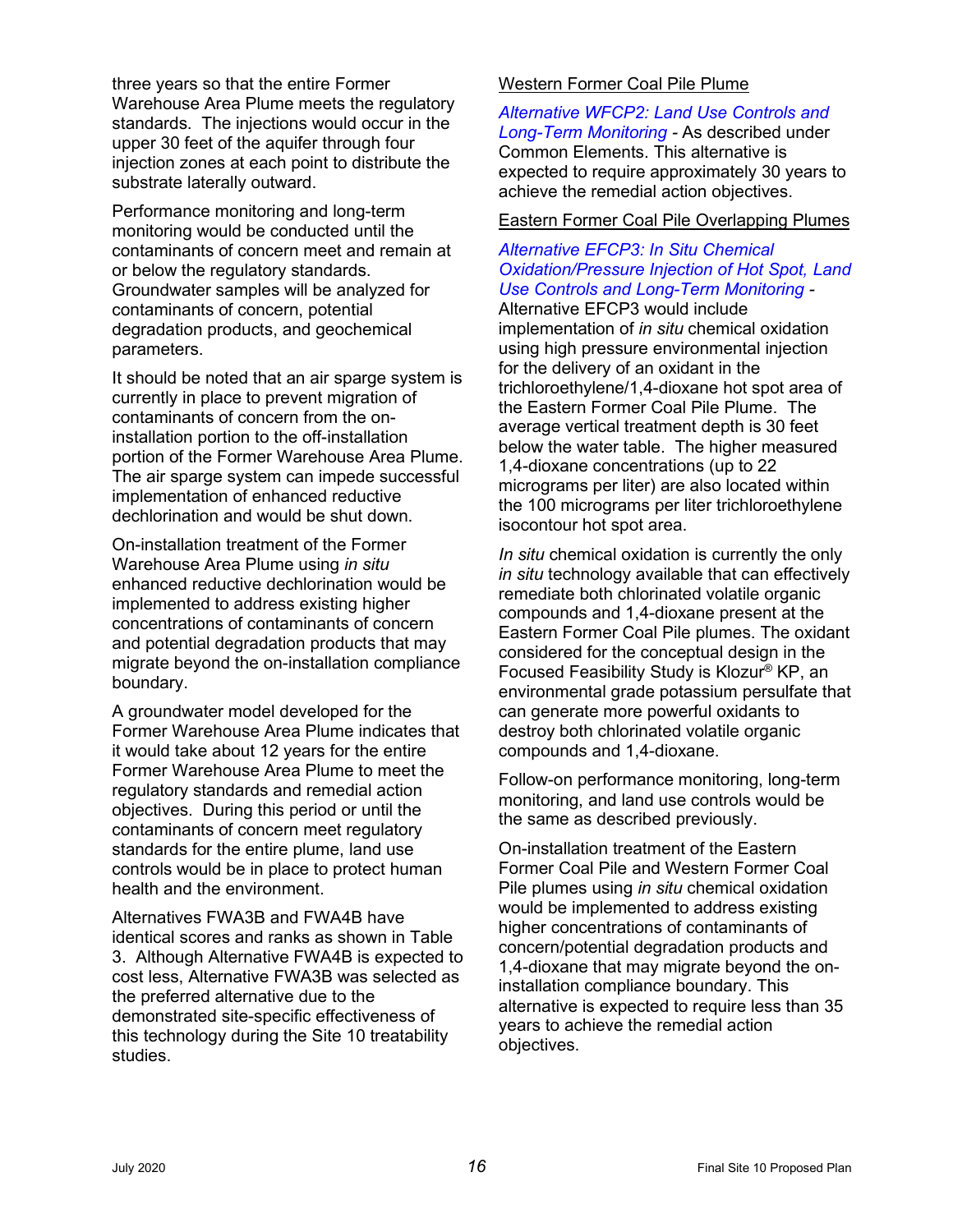#### Table 3 – Summary of Remedial Alternatives

| <b>Plume</b>                                              | <b>Remedial Alternatives</b>                                                                               | <b>Remedial Strategy</b>                                                                                                | <b>Expected</b><br><b>Timeframe</b><br>(Years) for<br><b>COCs/Potential</b><br><b>Degradation</b><br><b>Products to</b><br><b>Achieve Cleanup</b><br><b>Goals at Hot</b><br>Spot | <b>Expected Time</b><br>(Years) for<br><b>COCs/Potential</b><br><b>Degradation</b><br><b>Products to</b><br><b>Achieve</b><br><b>Cleanup Levels</b><br>throughout<br>Plume and at<br>Compliance<br><b>Wells to</b><br><b>Achieve UU/UE</b> | <b>Designated</b><br>Compliance<br><b>Wells</b> | <b>Net</b><br><b>Present</b><br>Value | Overall<br>Scoring/<br>(Ranking)<br><b>Based on</b><br><b>Detailed</b><br><b>Evaluation</b> |
|-----------------------------------------------------------|------------------------------------------------------------------------------------------------------------|-------------------------------------------------------------------------------------------------------------------------|----------------------------------------------------------------------------------------------------------------------------------------------------------------------------------|--------------------------------------------------------------------------------------------------------------------------------------------------------------------------------------------------------------------------------------------|-------------------------------------------------|---------------------------------------|---------------------------------------------------------------------------------------------|
| Diffuse Plume                                             | DP1: No Action                                                                                             | None                                                                                                                    | <b>NA</b>                                                                                                                                                                        | 30                                                                                                                                                                                                                                         |                                                 | \$0                                   | <b>NA</b>                                                                                   |
| $(6 \text{ acres})$                                       | DP2: LUCs and LTM                                                                                          | Exposure<br>Control/Contaminant<br>Tracking                                                                             | <b>NA</b>                                                                                                                                                                        | 30                                                                                                                                                                                                                                         |                                                 | \$334,231                             | <b>NA</b>                                                                                   |
| Former                                                    | FWA1: No Action                                                                                            | None                                                                                                                    | <b>NA</b>                                                                                                                                                                        | 100                                                                                                                                                                                                                                        |                                                 | \$0                                   | 6/(6)                                                                                       |
| Warehouse<br>Area Plume<br>$(15 \text{ acres})$           | FWA2: LUCs and LTM                                                                                         | Exposure<br>Control/Contaminant<br>Tracking                                                                             | <b>NA</b>                                                                                                                                                                        | 100                                                                                                                                                                                                                                        |                                                 | \$417,361                             | 7/(5)                                                                                       |
|                                                           | FWA3A: In Situ ERD of<br>Hot Spot/ Pressure<br>Injection, LUCs, and<br>LTM                                 | Hot Spot<br>Remediation/<br><b>Exposure Control/</b><br><b>Contaminant Tracking</b>                                     | 5                                                                                                                                                                                | 68                                                                                                                                                                                                                                         |                                                 | \$4,344,886                           | 15/(2)                                                                                      |
|                                                           | FWA3B: In Situ ERD of<br>Hot Spot and Barrier/<br>Pressure Injection,<br>LUCs, and LTM                     | Hot Spot<br><b>Remediation/ Distal</b><br>End Plume Barrier/<br><b>Exposure Control/</b><br><b>Contaminant Tracking</b> | 5                                                                                                                                                                                | 12                                                                                                                                                                                                                                         |                                                 | \$8,656,703                           | 20/(1)                                                                                      |
|                                                           | FWA4A: In Situ<br>Chemical Reduction of<br>Hot Spot/Pressure<br>Injection, LUCs, and<br>LTM                | Hot Spot<br>Remediation/<br><b>Exposure Control/</b><br><b>Contaminant Tracking</b>                                     | 5                                                                                                                                                                                | 68                                                                                                                                                                                                                                         | MW-211.<br>MW-212                               | \$5,715,608                           | 14/(3)                                                                                      |
|                                                           | FWA4B: In Situ<br>Chemical Reduction of<br>Hot Spot and<br>Barrier/Pressure<br>Injection, LUCs, and<br>LTM | Hot Spot<br>Remediation/Distal<br>End Plume Barrier/<br>Exposure Control/<br><b>Contaminant Tracking</b>                | 5                                                                                                                                                                                | 12                                                                                                                                                                                                                                         |                                                 | \$8,137,108                           | 20/(1)                                                                                      |
|                                                           | FWA5: ISCO of Hot<br>Spot/Pressure Injection,<br>LUCs, and LTM                                             | Hot Spot<br>Remediation/<br>Exposure Control/<br><b>Contaminant Tracking</b>                                            | 5                                                                                                                                                                                | 68                                                                                                                                                                                                                                         |                                                 | \$6,714,484                           | 13/(4)                                                                                      |
| Western                                                   | <b>WFCP1: No Action</b>                                                                                    | None                                                                                                                    | <b>NA</b>                                                                                                                                                                        | 30                                                                                                                                                                                                                                         |                                                 | \$0                                   | <b>NA</b>                                                                                   |
| Former Coal<br>Pile Plume<br>$(10 \text{ acres})$         | WFCP2: LUCs, and<br><b>LTM</b>                                                                             | Exposure<br>Control/Contaminant<br>Tracking                                                                             | <b>NA</b>                                                                                                                                                                        | 30                                                                                                                                                                                                                                         |                                                 | \$371,860                             | <b>NA</b>                                                                                   |
| Eastern                                                   | EFCP1: No Action                                                                                           | None                                                                                                                    | <b>NA</b>                                                                                                                                                                        | 35                                                                                                                                                                                                                                         | MW-213,                                         | \$0                                   | 7/(3)                                                                                       |
| <b>Former Coal</b><br>Pile Plumes<br>$(12 \text{ acres})$ | EFCP2: LUCs and LTM                                                                                        | Exposure<br>Control/Contaminant<br>Tracking                                                                             | <b>NA</b>                                                                                                                                                                        | 35                                                                                                                                                                                                                                         | MW-214                                          | \$475,120                             | 10/(2)                                                                                      |
|                                                           | EFCP3: ISCO/Pressure<br>Injection, LUCs, and<br>LTM                                                        | Hot Spot<br>Remediation/<br><b>Exposure Control/</b><br><b>Contaminant Tracking</b>                                     | $5\,$                                                                                                                                                                            | Significantly<br>shorter time<br>than 35 years                                                                                                                                                                                             | MW-213,<br>MW-214                               | \$3,067,350                           | 20/(1)                                                                                      |

**Note:** The higher the overall scoring is, the more preferable the remedial alternative would be in meeting the criteria specified in the National Contingency Plan for detailed evaluation. Scoring was not performed for the Diffuse and Western Former Coal Pile plumes because of limited number of remedial alternatives. The preferred alternatives are highlighted.

CBSG = Colorado Basic Standard for Groundwater LTM = long-term monitoring<br>COCs = contaminants of concern LUCs = land use controls COCs = contaminants of concern<br>DP = Diffuse Plume EFCP = Eastern Former Coal Pile<br>
ERD = Enhanced Reductive Dechlorination<br>
WFCP = Western Former Coal Pile ERD = Enhanced Reductive Dechlorination<br>FWA = Former Warehouse Area

ISCO = *in situ* chemical oxidation

**DREE = Maximum Contaminant Level<br>
NA = not applicable** UU/UE = Unlimited Use/Unrestricted Exposure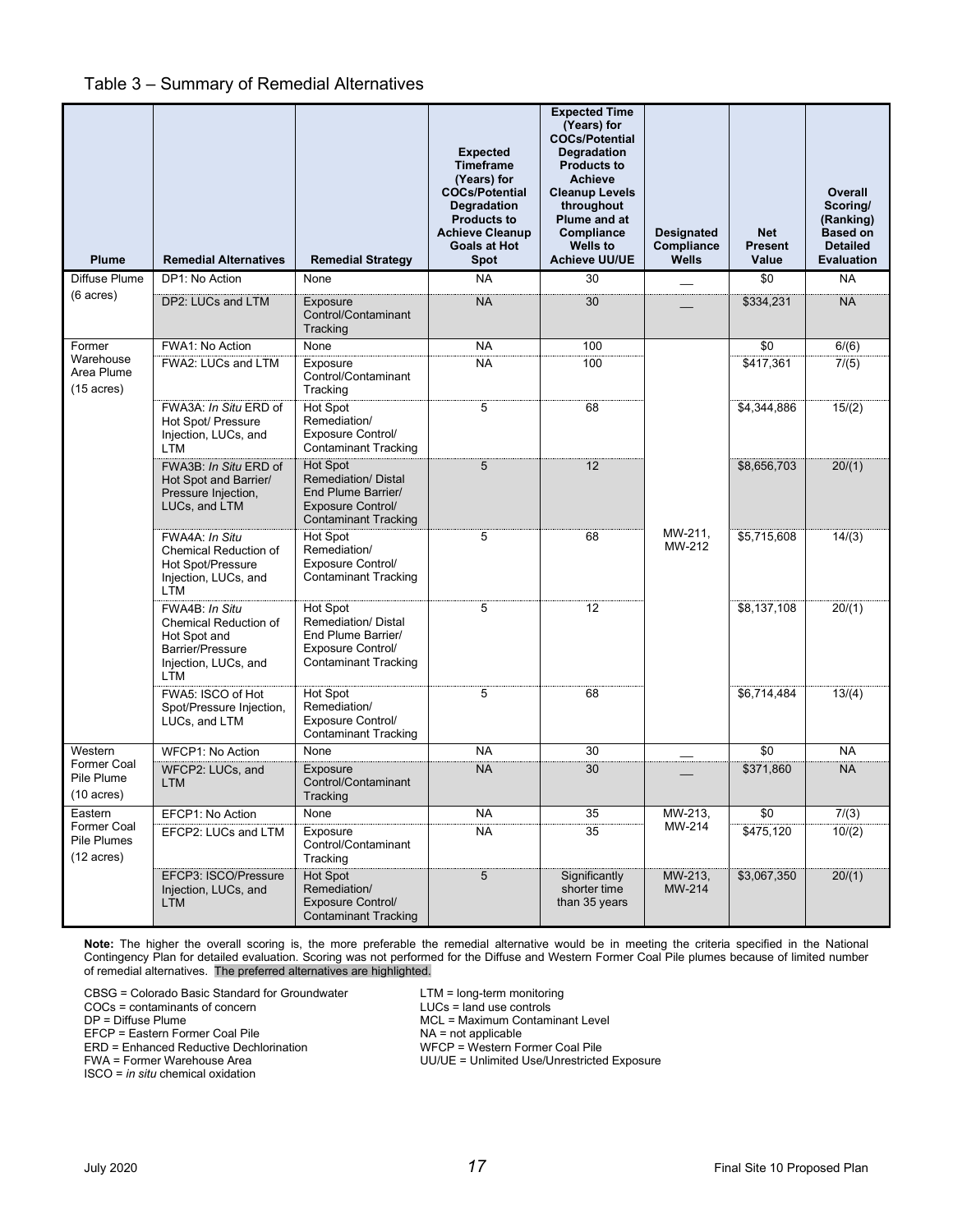# **EVALUATION OF ALTERNATIVES**

To evaluate the remedial alternatives, each alternative was compared to the nine selection criteria established in 40 Code of Federal Regulations 300.430 (e) (9) (iii). These criteria fall into one of three categories (40 Code of Federal Regulations 300.430(f)(1)(i)): threshold criteria, primary balancing criteria, and modifying criteria. These categories are summarized below:

- **Threshold criteria** are requirements that each alternative must meet to be eligible for selection: Overall Protection of Human Health and the Environment; and Compliance with Applicable or Relevant and Appropriate Requirements.
- **Primary balancing criteria** are used to weigh major trade-offs among alternatives: Long-Term Effectiveness and Permanence; Reduction of Toxicity, Mobility, or Volume; Short-Term Effectiveness; Implementability; and Cost.
- **Modifying criteria** can be considered early in the alternative development process but are formally considered after public comment is received on the Proposed Plan: State of Colorado/Support Agency Acceptance; and Community Acceptance.

Each alternative was evaluated with respect to the first seven of the nine criteria for the five plumes as summarized in the Final Focused Feasibility Study (AECOM 2019). The overall scoring and ranking for each plume and the 14 alternatives are presented on Table 3 above, and the preferred alternatives are a result of this evaluation and ranking. It should be noted that Alternatives FWA3B and FWA4B had the same score and ranking, but FWA3B was chosen over the lower cost FWA4B because that technology was effective during the treatability studies and had favorable results.

### **PREFERRED ALTERNATIVES**

The USAF selected the four Preferred Alternatives for the five plumes present at Site 10. Based on information currently available, the USAF believes the Preferred Alternative for each plume meets the threshold criteria

and provides the best balance of tradeoffs among the other modifying criteria. In addition, each preferred alternative leads to unlimited use/unrestricted exposure. The USAF expects the Preferred Alternatives to satisfy the following statutory requirements of CERCLA § 121(b): (1) be protective of human health and the environment (2) comply with Applicable or Relevant and Appropriate Requirements (3) be cost-effective (4) utilize permanent solutions and alternative treatment technologies or resource recovery technologies to the maximum extent practicable; and (5) satisfy the preference for treatment as the principal element.

The state health department supports the Preferred Alternatives. The Preferred Alternatives can change in response to public comment or new information.

### **COMMUNITY PARTICIPATION**

The USAF and the Colorado Department of Public Health and Environment provide information regarding the cleanup of Buckley AFB to the public through periodic public meetings of the Community Advisory Group, special public meetings, the Information Repository, and announcements published in the Sentinel of Aurora, Colorado.

Final Proposed Plans, Site Status Reports, and final documents that form the basis for the selection of the site response can be accessed via the U.S. Air Force Civil Engineer Center (AFCEC) Administrative Record [https://ar.afcec-cloud.af.mil;](https://ar.afcec-cloud.af.mil/) selecting Buckley AFB, CO; then finding and selecting "SS010 Former Warehouse Area" in the Sites List and then clicking "Search." The Site Status Reports are found by typing "Status" in the "Subject or Title" field and clicking on "Search." These documents can also be found on the state health department's web page [https://www.colorado.gov/cdphe/buckley-air](https://www.colorado.gov/cdphe/buckley-air-force-base)[force-base.](https://www.colorado.gov/cdphe/buckley-air-force-base)

Instructions for providing public comment on this Proposed Plan are provided on the first page of this document and below. A comment form is provided at the end of this document for the reader's convenience.

Although a public meeting is required for this Site 10 Proposed Plan, the worldwide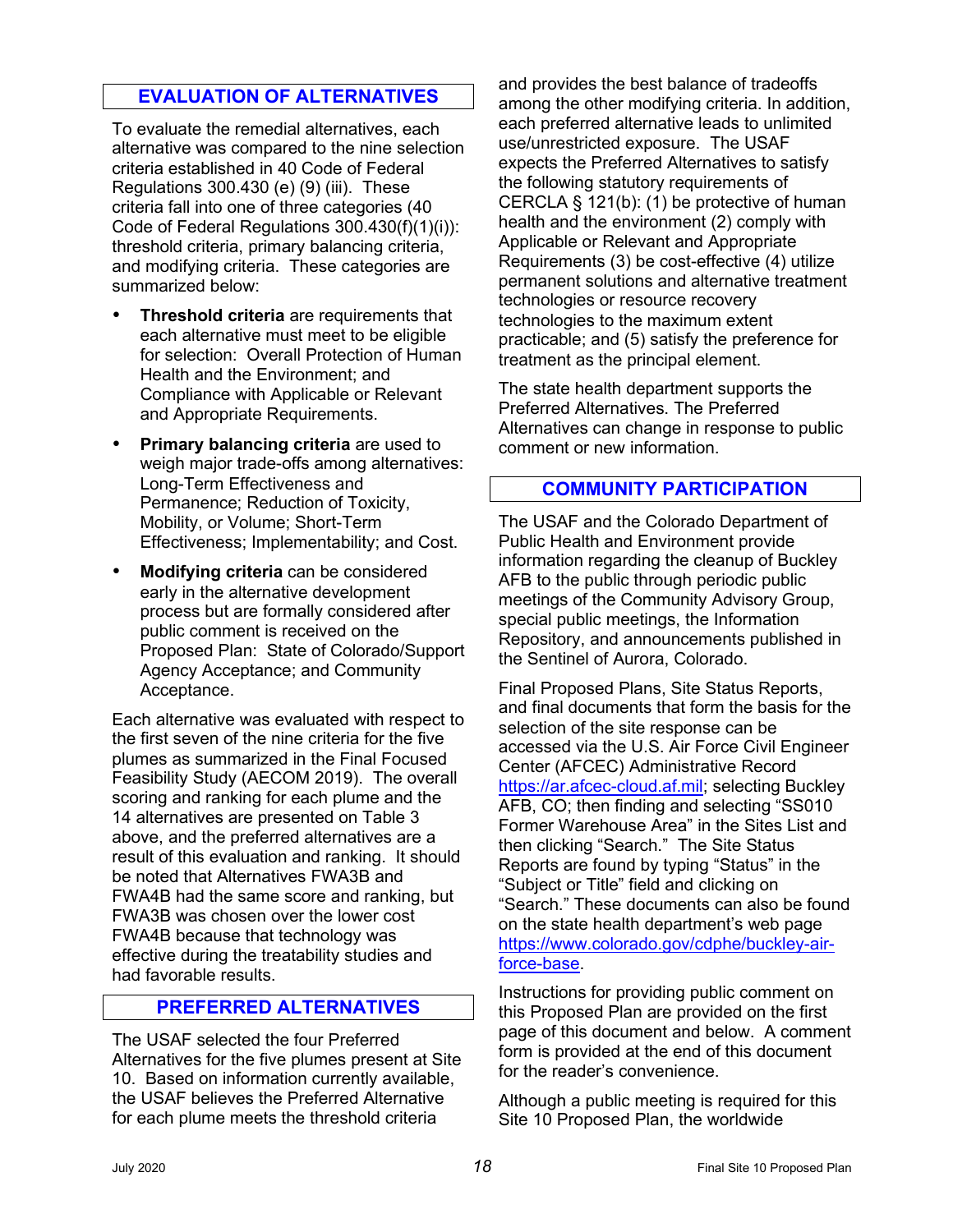pandemic prevents traditional processes such as an in-person public meeting. Buckley AFB and the state health department will host a virtual public meeting to present Site 10 information and address public comments. This virtual meeting will be held using a

common platform so that anyone with a computer or phone (with or without video capabilities) will be able to participate and ask questions. (Please see the first page of this document for details about this meeting.)

### **REFERENCES**

- AECOM Technical Services, Inc. 2019. *Final Focused Feasibility Study, Site 10 (SS010), Buckley Air Force Base, Aurora, Colorado*. June.
- Code of Federal Regulations, Title 40, Part 300 (40 CFR §§ 300.1-300.1105), National Oil and Hazardous Substances Pollution Contingency Plan (National Contingency Plan).
- Colorado Department of Public Health and Environment (CDPHE). 2016a. *Air Screening Concentrations Table.* Effective 15 January.
- \_\_\_\_\_\_. 2016b. *Colorado Basic Standards for Groundwater, 5 Code of Colorado Regulations 1002-41, Regulation No. 41*. Effective 30 December.
- Environmental Resources Management. 2000. *Installation Restoration Program Revised Final Pilot Test Summary Report for the Former Warehouse Area.* May.

*———.* 2002. *Expanded Pilot Test – Summary Report, Installation Restoration Program, Site 10, Buckley Air Force Base, Aurora, Colorado. September.*

- Parsons Corporation. 2006. *Construction Completion Report, Site 10 Source Area Remediation*. Buckley Air Force Base, CO. May.
- United States Code. Title 42, Sections 9601-9675 (42 U.S.C. §§ 9601-9675), Comprehensive Environmental Response, Compensation, and Liability Act (CERCLA).
- United States Environmental Protection Agency (EPA). 2009. *Federal Drinking Water Maximum Contaminant Levels*. 40 Code of Federal Regulations 141.
- \_\_\_\_\_\_. EPA. 2019. Vapor Intrusion Screening Levels. Available On-Line at: [https://epa](https://epa-visl.ornl.gov/cgi-bin/visl_search)[visl.ornl.gov/cgi-bin/visl\\_search](https://epa-visl.ornl.gov/cgi-bin/visl_search)
- URS Corporation (URS). 2009. *Final Site 10 Supplemental Remedial Investigation Report.*  Buckley Air Force Base, Aurora, CO. August.

———. 2010. *Site 10 Treatability Study Evaluation Report*. Buckley Air Force Base, Aurora, CO. May.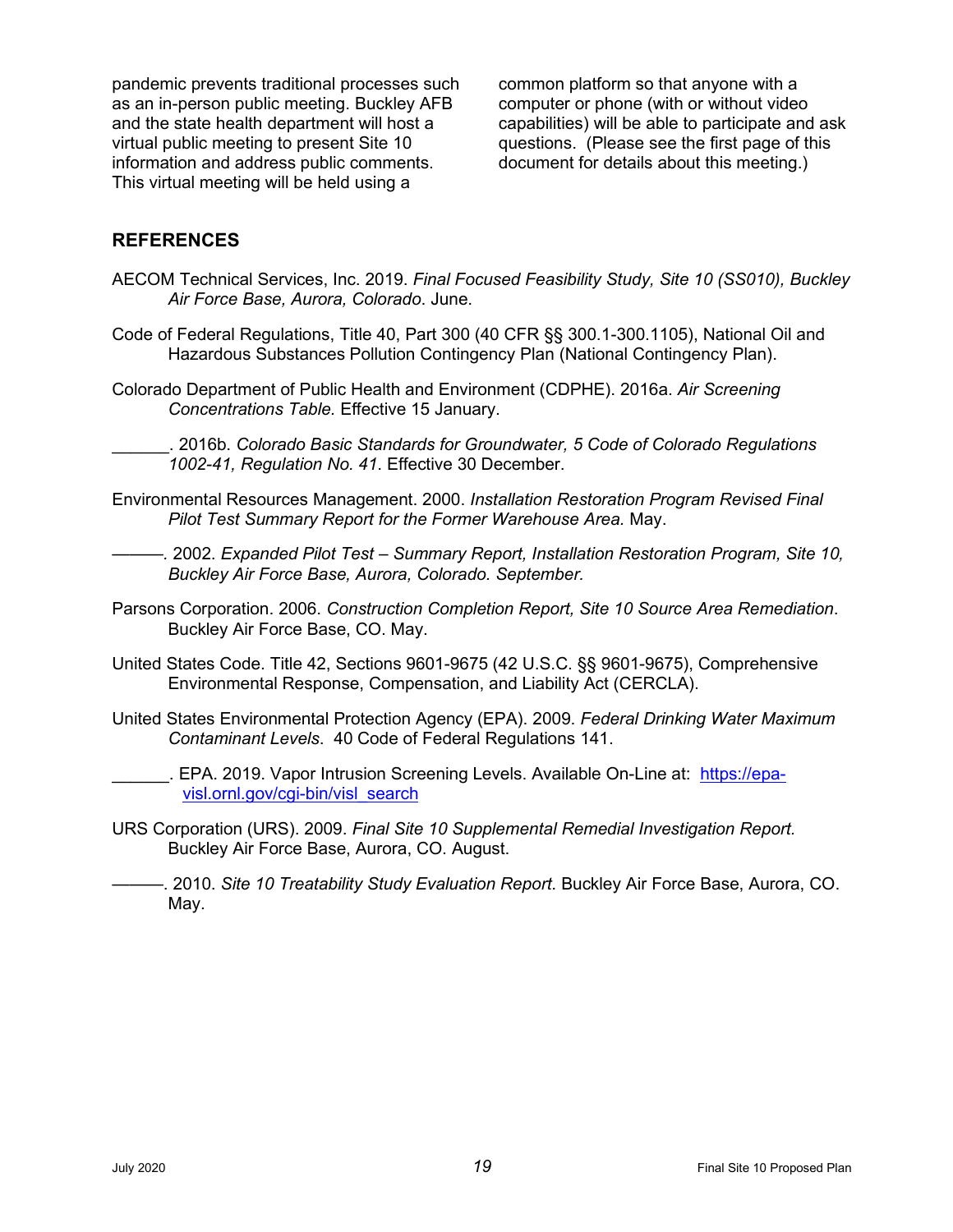# *GLOSSARY AND ACRONYM LIST*

| 3DME <sup>®</sup>                                           | 3-D MicroEmulsion <sup>®</sup> a Regenesis product                                                                                                                                                                                                                                                                                                                                                                                                                                                           |
|-------------------------------------------------------------|--------------------------------------------------------------------------------------------------------------------------------------------------------------------------------------------------------------------------------------------------------------------------------------------------------------------------------------------------------------------------------------------------------------------------------------------------------------------------------------------------------------|
| <b>AFB</b>                                                  | Air Force Base                                                                                                                                                                                                                                                                                                                                                                                                                                                                                               |
| <b>AFCEC</b>                                                | Air Force Civil Engineer Center                                                                                                                                                                                                                                                                                                                                                                                                                                                                              |
| Applicable or<br>Relevant and<br>Appropriate<br>Requirement | Any standard, requirement, criteria, or limitation under federal environmental law or more stringent promulgated<br>standard, requirement, criteria or limitation under state environmental or facility siting law that is legally applicable to the<br>hazardous substance, pollutant or contaminant or is relevant and appropriate under the circumstances of the release.                                                                                                                                 |
| <b>CDPHE</b>                                                | Colorado Department of Public Health and Environment, the state health department                                                                                                                                                                                                                                                                                                                                                                                                                            |
| <b>CERCLA</b>                                               | Comprehensive Environmental Response, Compensation, and Liability Act (42 U.S.C. §§ 9601-9675 (CERCLA) - A<br>Federal statute that establishes a comprehensive framework to identify, investigate, and clean up releases or<br>threatened releases of hazardous substances, pollutants, or contaminants into the environment. CERCLA provides the<br>statutory authority for cleanup of hazardous substances, pollutants, or contaminants that could endanger public health,<br>welfare, or the environment. |
| Contaminant of<br>concern                                   | Chemical substances found at the site that pose an unacceptable risk to human health or the environment. These are<br>the substances that are addressed by cleanup actions at the site.                                                                                                                                                                                                                                                                                                                      |
| DP                                                          | Diffuse Plume                                                                                                                                                                                                                                                                                                                                                                                                                                                                                                |
| Environmental<br>Covenant                                   | A prohibition on one or more uses of, or activities on, specified real property. Upon creation, an environmental<br>covenant creates an obligation on real property that survives transfer of ownership of that property. Regulated under<br>Colorado Revised Statutes § 25-15-321 to 327.                                                                                                                                                                                                                   |
| <b>EFCP</b>                                                 | Eastern Former Coal Pile                                                                                                                                                                                                                                                                                                                                                                                                                                                                                     |
| EPA                                                         | U.S. Environmental Protection Agency                                                                                                                                                                                                                                                                                                                                                                                                                                                                         |
| Enhanced<br>Reductive<br>Dechlorination                     | Addition of nutrients, food, or microorganisms (e.g., bacteria) to soil and groundwater to increase the number and<br>activity of microorganisms that can naturally degrade (breakdown) chemicals under conditions where low or no oxygen<br>is present.                                                                                                                                                                                                                                                     |
| <b>FWA</b>                                                  | Former Warehouse Area                                                                                                                                                                                                                                                                                                                                                                                                                                                                                        |
| in situ                                                     | In place - (i.e., remediation performed within the contaminated media)                                                                                                                                                                                                                                                                                                                                                                                                                                       |
| In situ chemical<br>oxidation                               | Involves the injection of reactive chemical oxidants into groundwater for rapid and complete contaminant destruction.                                                                                                                                                                                                                                                                                                                                                                                        |
| <i>In situ</i> chemical<br>reduction                        | Combines biological processes and metallic particle driven abiotic pathways to chemically reduce chlorinated<br>contaminants into harmless end products within the media.                                                                                                                                                                                                                                                                                                                                    |
| Long-term<br>monitoring                                     | Ongoing collection of information about the environment (e.g., groundwater data) that helps gauge the effectiveness of<br>a clean-up action.                                                                                                                                                                                                                                                                                                                                                                 |
| Land use control                                            | An institutional control (e.g., administrative actions or legal restrictions, such as permits, easements, or use restrictions)<br>or an engineering control (e.g., fencing signs, landfill covers) that restricts the use of, or limits access to, resources or<br>real property to prevent or reduce risks to human health or the environment.                                                                                                                                                              |
| National<br>Contingency<br>Plan                             | National Oil and Hazardous Substances Pollution Contingency Plan outline of procedures, organization, and<br>responsibility for responding to spills and releases of hazardous substances and oil into the environment.                                                                                                                                                                                                                                                                                      |
| Net present<br>value                                        | Estimated cost in current (base) dollars that includes future spending. Determination of present value costs evaluates<br>expenditures that occur over different time periods. By discounting all costs to a common base year, the costs for<br>different remedial action alternatives can be compared on the basis of a single cost for each alternative.                                                                                                                                                   |
| Point of<br>compliance                                      | A vertical surface that is located at some specified distance downgradient of the activity being monitored for<br>compliance. If a groundwater contaminant plume is being monitored, a POC is typically a monitoring well.                                                                                                                                                                                                                                                                                   |
| Site 10                                                     | Former Warehouse Area (SS010)                                                                                                                                                                                                                                                                                                                                                                                                                                                                                |
| Unlimited<br>Use/Unrestricted<br>Exposure                   | Refers to a situation when there are no restrictions on the potential use of land, or on other natural resources, needed<br>as part of a remedy to protect human health or the environment.                                                                                                                                                                                                                                                                                                                  |
| <b>USAF</b>                                                 | <b>United States Air Force</b>                                                                                                                                                                                                                                                                                                                                                                                                                                                                               |
| <b>WFCP</b>                                                 | Western Former Coal Pile                                                                                                                                                                                                                                                                                                                                                                                                                                                                                     |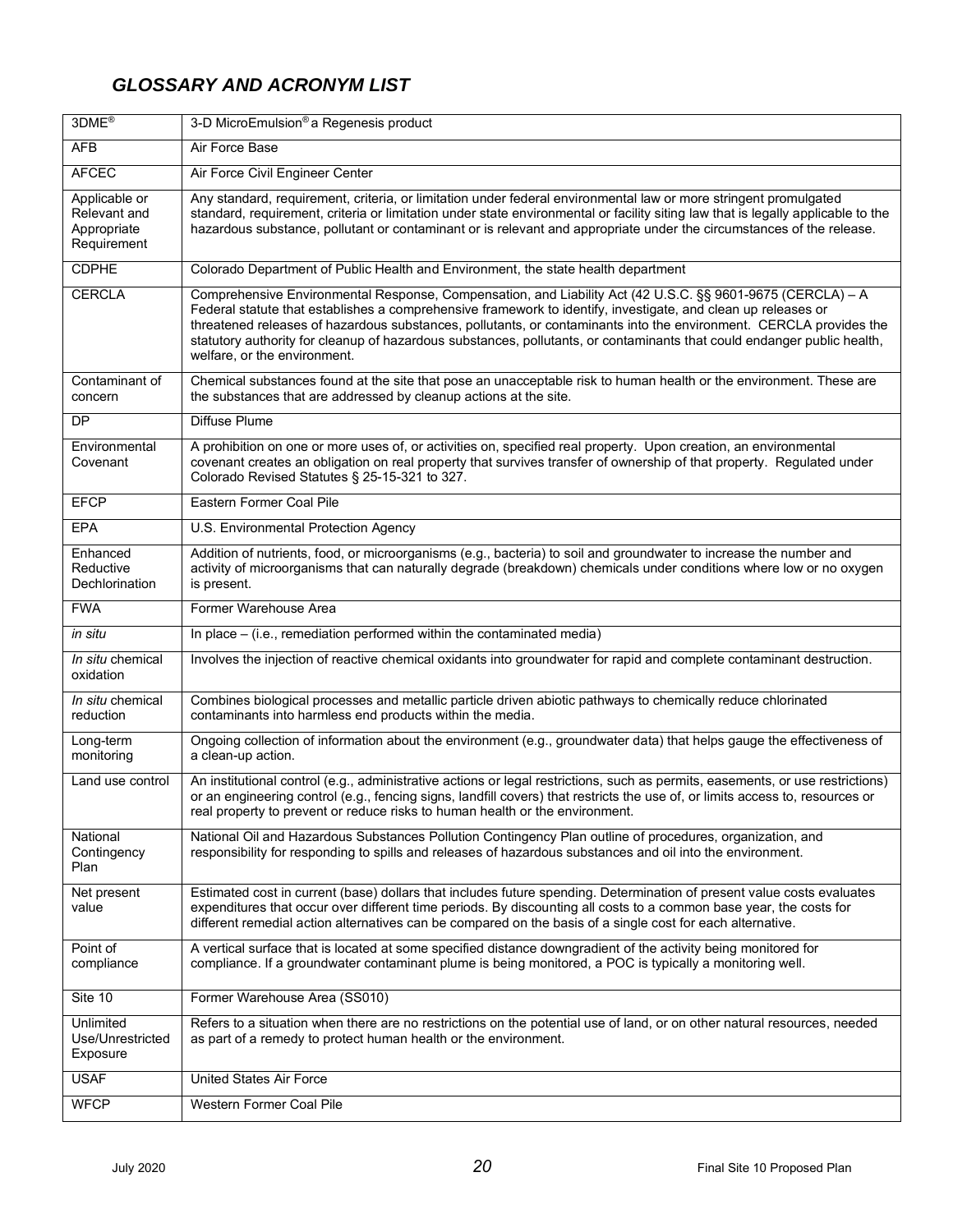### **USE THIS SPACE TO WRITE YOUR COMMENTS**

Your input on the Proposed Plan for Site 10 (SS010), Former Warehouse Area, at Buckley Air Force Base is important to the USAF. Comments provided by the public are valuable in helping the USAF select a final cleanup remedy for the site.

You may use the space below to write your comments, then fold and mail. Comments on the Proposed Plan or the comment period must be postmarked or emailed by August 28, 2020 to Scott Wilson (USAF) at the following email address: scott.wilson.7@us.af.mil.

| Name: Name and the state of the state of the state of the state of the state of the state of the state of the state of the state of the state of the state of the state of the state of the state of the state of the state of |      |
|--------------------------------------------------------------------------------------------------------------------------------------------------------------------------------------------------------------------------------|------|
|                                                                                                                                                                                                                                |      |
|                                                                                                                                                                                                                                |      |
|                                                                                                                                                                                                                                |      |
|                                                                                                                                                                                                                                |      |
|                                                                                                                                                                                                                                |      |
|                                                                                                                                                                                                                                |      |
|                                                                                                                                                                                                                                |      |
|                                                                                                                                                                                                                                |      |
|                                                                                                                                                                                                                                |      |
|                                                                                                                                                                                                                                | Zip: |
|                                                                                                                                                                                                                                |      |